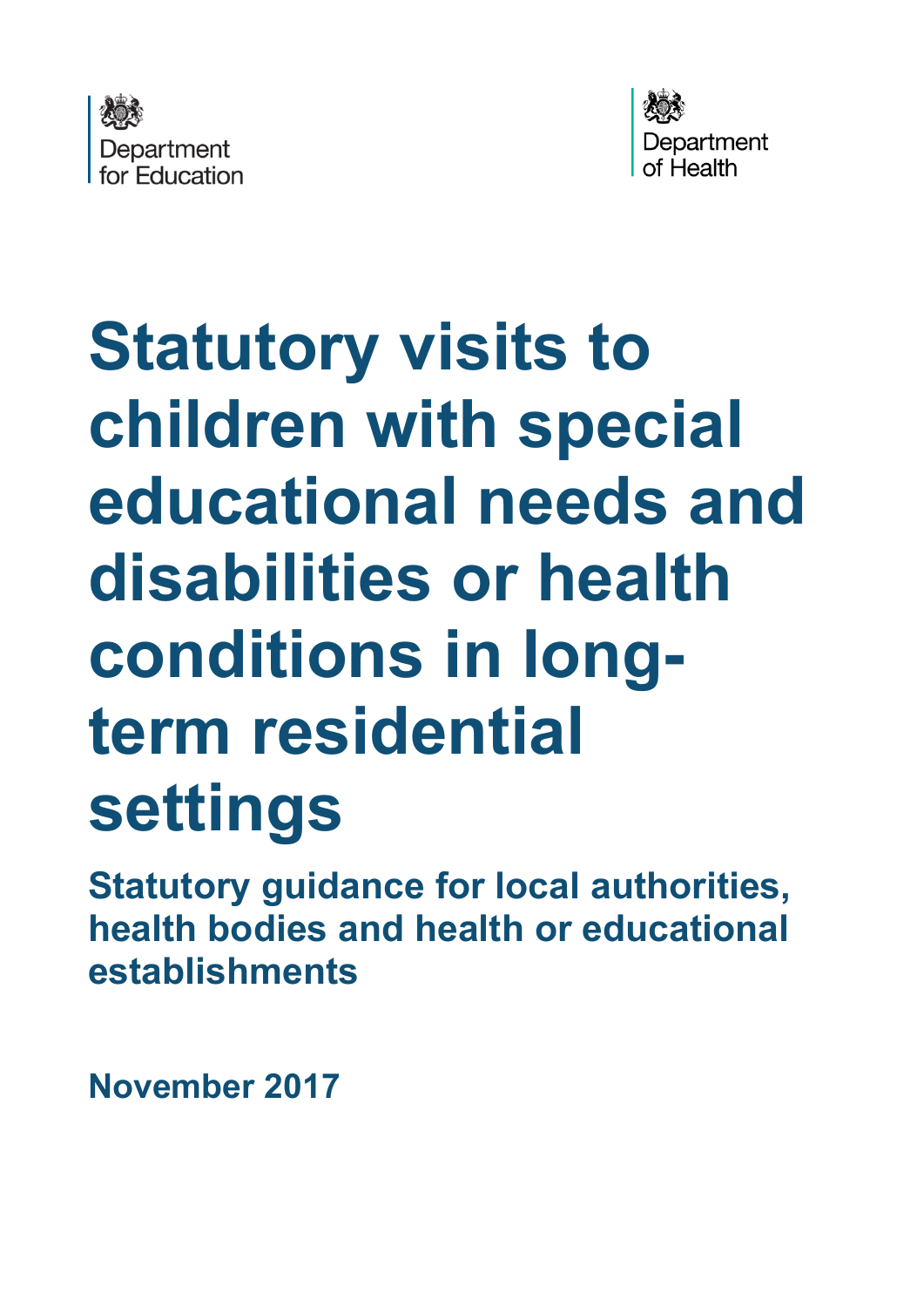# **Contents**

| Introduction                                                                   | 3              |
|--------------------------------------------------------------------------------|----------------|
| About this guidance                                                            | 3              |
| Expiry or review date                                                          | 3              |
| What legislation does this guidance refer to?                                  | $\overline{4}$ |
| Who is this guidance for?                                                      | 5              |
| Summary                                                                        | 6              |
| Children in long-term residential care                                         | 10             |
| Background                                                                     | 10             |
| Looked after status                                                            | 11             |
| Action to be taken for a child placed long term in a residential establishment | 12             |
| Notification of the placement                                                  | 12             |
| Placements in residential establishments                                       | 13             |
| Residential placements in care homes and independent hospitals                 | 13             |
| Frequency of visits                                                            | 14             |
| The local authority representative                                             | 15             |
| Visits by the local authority representative                                   |                |
| Support for children in long-term residential placements                       |                |
| Contact with the child or young person's family                                |                |
| Reports of visits                                                              | 21             |
| <b>Further information</b>                                                     | 23             |
| Links to relevant legislation                                                  | 23             |
| National Minimum Standards and Quality Standards                               | 23             |
| Other relevant departmental advice and guidance                                | 24             |
| Useful web links                                                               | 24             |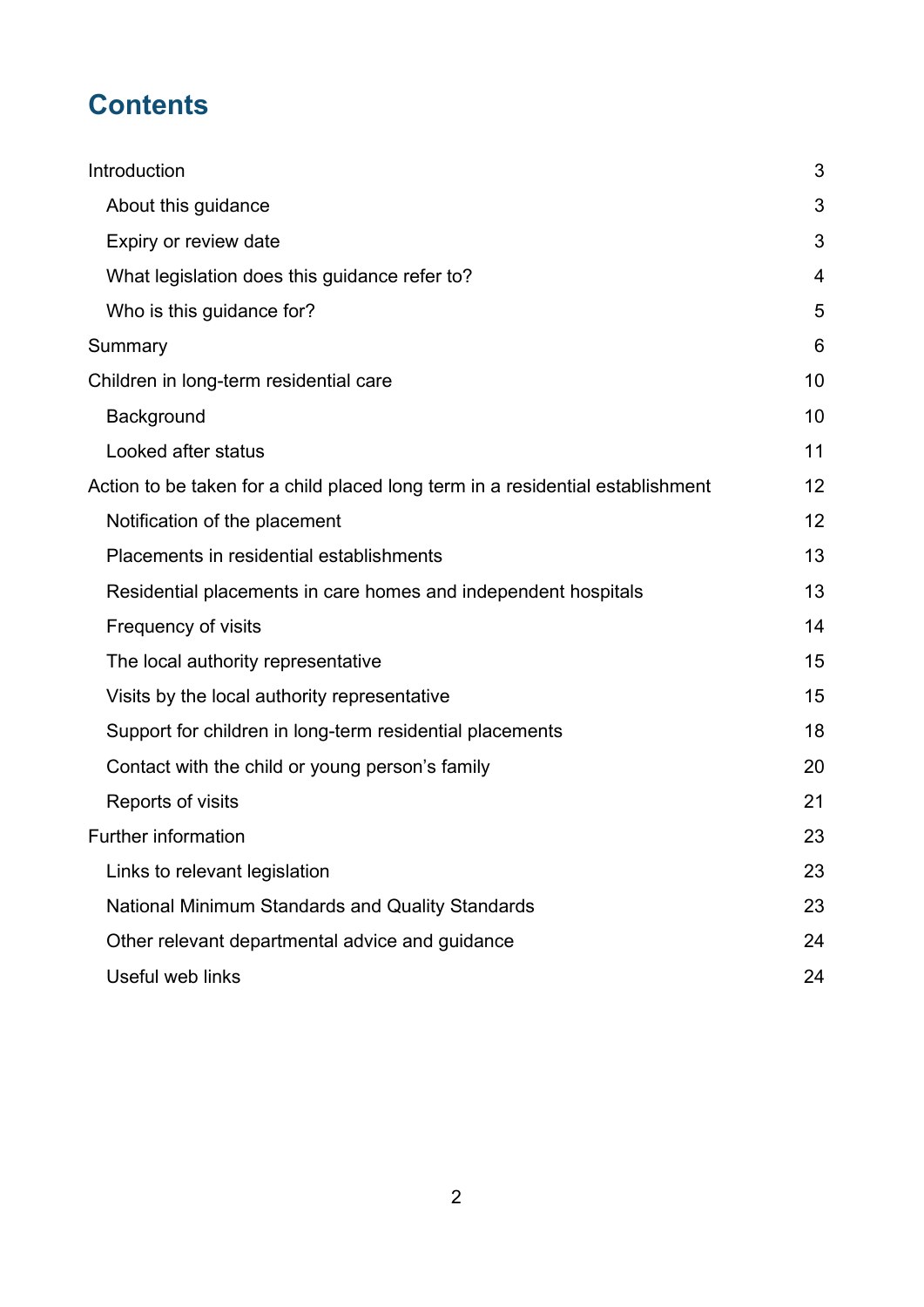## <span id="page-2-0"></span>**Introduction**

#### <span id="page-2-1"></span>**About this guidance**

This is statutory guidance from the Department for Education. This means that recipients must have regard to it when carrying out duties realting to health and safety and security issues. The guidance covers safeguarding and promoting the welfare of children and young people placed in residential schools, hospitals, and other residential establishments for consecutive periods of three months or more. This guidance does not apply to looked-after children<sup>1</sup>.

'Responsible local authorities' are required to visit these children regularly, maintain contact, and intervene as appropriate when there are significant changes in their circumstances. Reports of such visits **must** consider whether or not the local authority should provide any services to support the continuing active involvement of the child or young person's family in their life and what other steps it should take under the Children Act 1989 to safeguard and promote the child or young person's welfare.

This guidance is issued under Section 7 of the Local Authority Social Services Act 1970, which requires local authorities exercising their social services functions to act under the general guidance of the Secretary of State. Local authorities are required to act in accordance with this guidance unless exceptional reasons justify a variation.

Local authorities and health partners/agencies in England must also have regard to it when exercising their functions under section 10 of the Children Act 2004.

The guidance applies in relation to England only.

#### <span id="page-2-2"></span>**Expiry or review date**

 $\overline{a}$ 

This guidance will next be reviewed in 2020 to ensure that it accurately reflects current legislation and practice.

<span id="page-2-3"></span><sup>&</sup>lt;sup>1</sup> See section 3 for more information on why this guidance does not apply to looked-after children.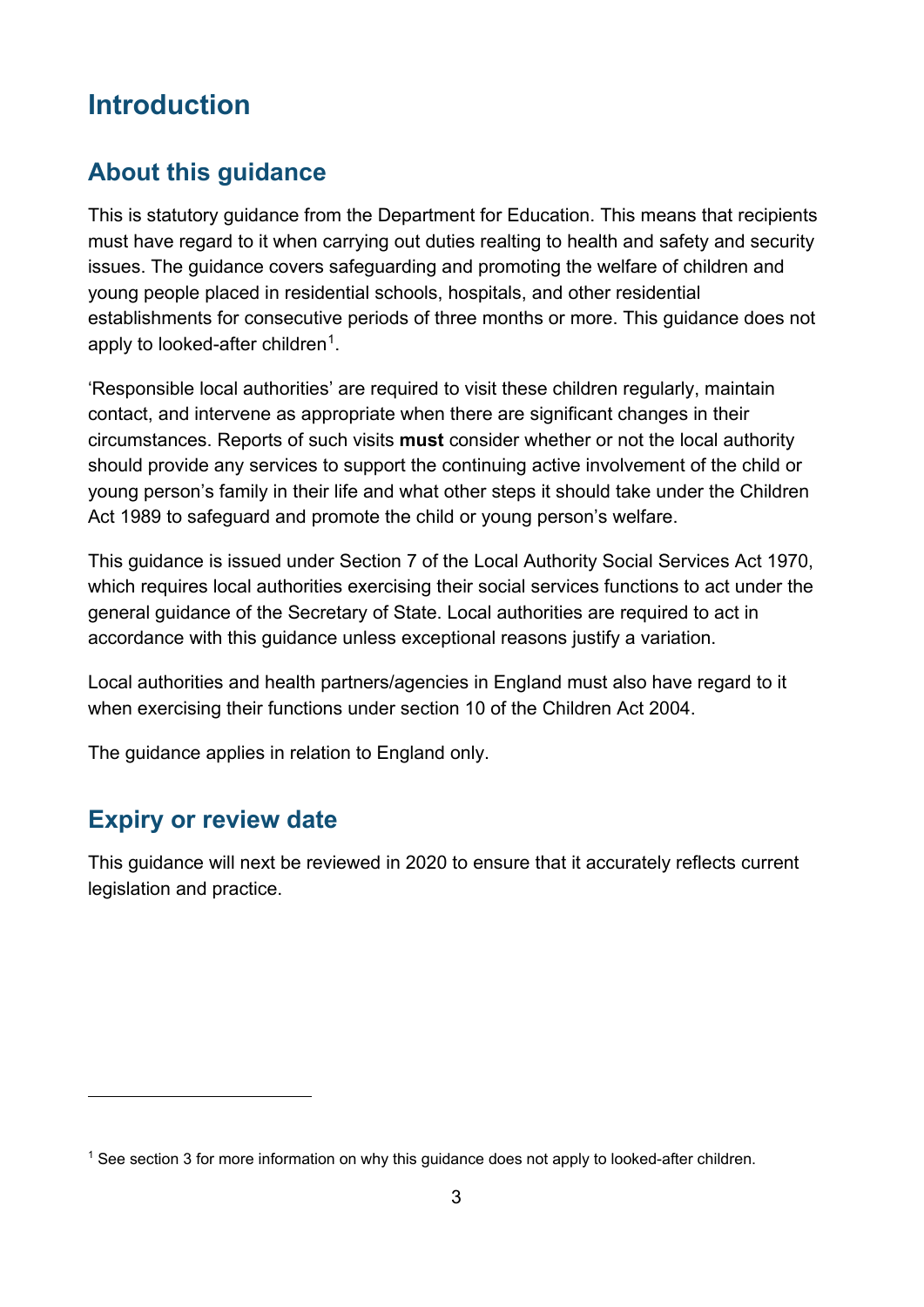#### <span id="page-3-0"></span>**What legislation does this guidance refer to?**

- Children and Families Act 2014, Part 3 Sections 19, 25, 26, 28, 31, 42 and 44 in particular (2014 Act)
- Visits to Children in Long-Term Residential Care Regulations 2011 (2011 Regulations)
- Children and Young Persons Act 2008, Sections 17-19 (2008 Act)
- Children Act 2004, Sections 10,11 and 25 (2004 Act)
- Children Act 1989 (1989 Act)

 $\overline{a}$ 

Sections 17 to 19 of the Children and Young Persons Act 2008 amended Sections 85 and 86 of the Children Act 1989<sup>[2](#page-3-1)</sup> to strengthen the duties placed on those who are responsible for safeguarding and promoting the welfare of children and young people placed in health, education and other residential establishments for intended consecutive periods of three months or more:

- Section 85 applies to children or young people who are placed in residential establishments by health bodies or by local authorities exercising education functions; and
- Section 86 applies to children or young people placed in residential care homes or independent hospitals, including hospices, by health bodies or local authorities.

Sections 85 and 86 do not apply to looked-after children who are accommodated by local authorities under Section 20 of the Children Act 1989 with the voluntary agreement of their parents, or subject to care orders under Section 31 of that Act. These children are subject to different legal provisions and guidance under the Children Act 1989<sup>[3](#page-3-2)</sup>, in particular, the statutory guidance for local authorities on Care Planning, Placement and Case Review, which sets out the requirements for visits and reviews of a looked-after child.

<span id="page-3-1"></span><sup>&</sup>lt;sup>2</sup> Sections 17 to 19 amend sections 85 and 86 of the 1989 Act and insert sections 86A and new paragraph 8A in Schedule 2 to the 1989 Act.

<span id="page-3-2"></span><sup>&</sup>lt;sup>3</sup> Section 23ZA of the Children Act 1989 and Working Together to safeguard children (2015\0 (statutory guidance)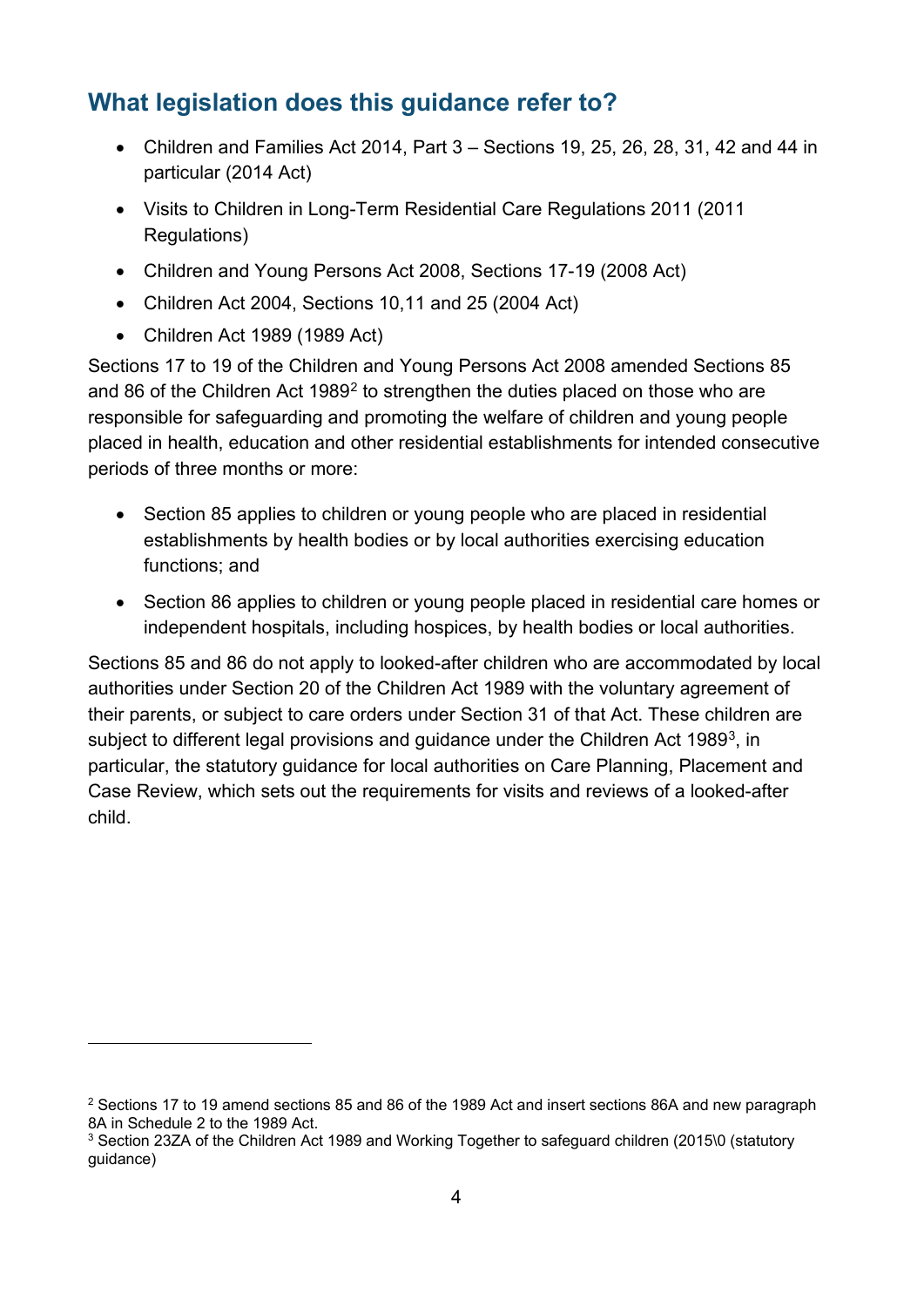#### <span id="page-4-0"></span>**Who is this guidance for?**

This guidance is for

 $\overline{a}$ 

- Local authorities;
- Health bodies, including NHS England and Clinical Commissioning Groups (CCGs) when they are commissioning relevant care services*;*
- Directors of Children's Services in England;<sup>[4](#page-4-1)</sup>
- Managers of residential care homes, or independent hospitals, including hospices and Assessment and Treatment Units*;*
- Managers of residential education establishments for children and young people, including residential special schools; and
- Children and young people who are, or may be placed, in long-term residential care and their families.

It is important that all organisations involved work together in order to improve the wellbeing of these children living away from home.

For the purpose of this guidance, 'long-term' is defined as when a child or young person is provided with residential accommodation for a consecutive period of at least three months, or when there is an intention to provide accommodation for that period. The consecutive three months would not be broken by short periods away from the accommodation, for example, if the child visited their family for the occasional weekend during that period.

<span id="page-4-1"></span><sup>4</sup> This guidance applies to children and young people placed in establishments in England. If children and young people from England are placed in residential establishments in Wales then Directors of Children's Services should ensure they are fully aware of the guidance published by the Welsh Assembly *Visits to Children in Long-term Residential Care Regulations 2011* [www.cymru.gov.uk](http://www.cymru.gov.uk/)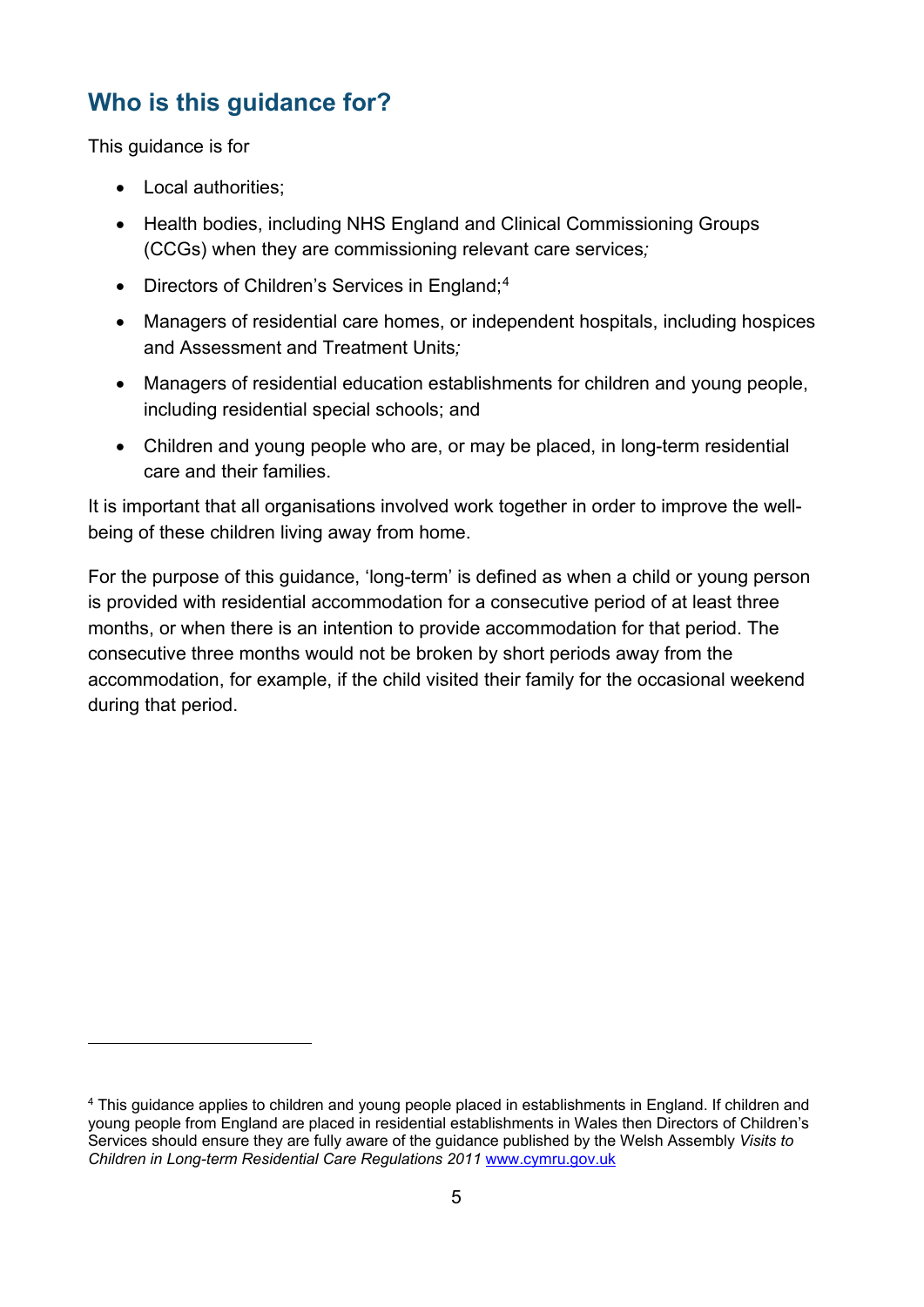### <span id="page-5-0"></span>**Summary**

 $\overline{a}$ 

#### **A note on key terms**

**Accommodating authority:** The health body or local authority which is arranging the placement for a child or young person.

**Host authority:** The local authority in which the institution providing the placement is situated.

**Home authority:** The local authority in whose area the child or young person is ordinarily resident.

**Responsible authority:** The local authority that is responsible for monitoring and reviewing the progress and well-being of a child or young person who is placed in longterm residential care, and for arranging visits in order to safeguard and promote their welfare. The responsible authority could be the accommodating authority and/or the host authority (see the table on page 8 below).

In line with the model of care described in *Transforming Care[5,](#page-5-1)* any local authority or health body that is placing a child or young person in long-term residential care should, wherever possible, seek first to provide a residential placement that is near to the child's home (and be prepared to show it has done so).

When arranging a residential placement, the accommodating authority should have regard to the views, wishes and feelings of the child or young person and their family. They should ensure the child or young person and their family are provided with impartial information and support so that they can be as fully involved as possible in making decisions about the child or young person's future accommodation. Some disabled children and young people, such as those who have learning disabilities and/or are on the autism spectrum, may need support to help them understand the issues involved in relation to placements. They, and other children and young people, may need support in communicating their wishes and feelings. This will depend on their individual needs and could include use of alternative and augmentative communication, British Sign Language Interpreters, and advocates.

<span id="page-5-1"></span><sup>5</sup> Transforming Care – A national response to Winterbourne View Hospital (Department of Health, 2012)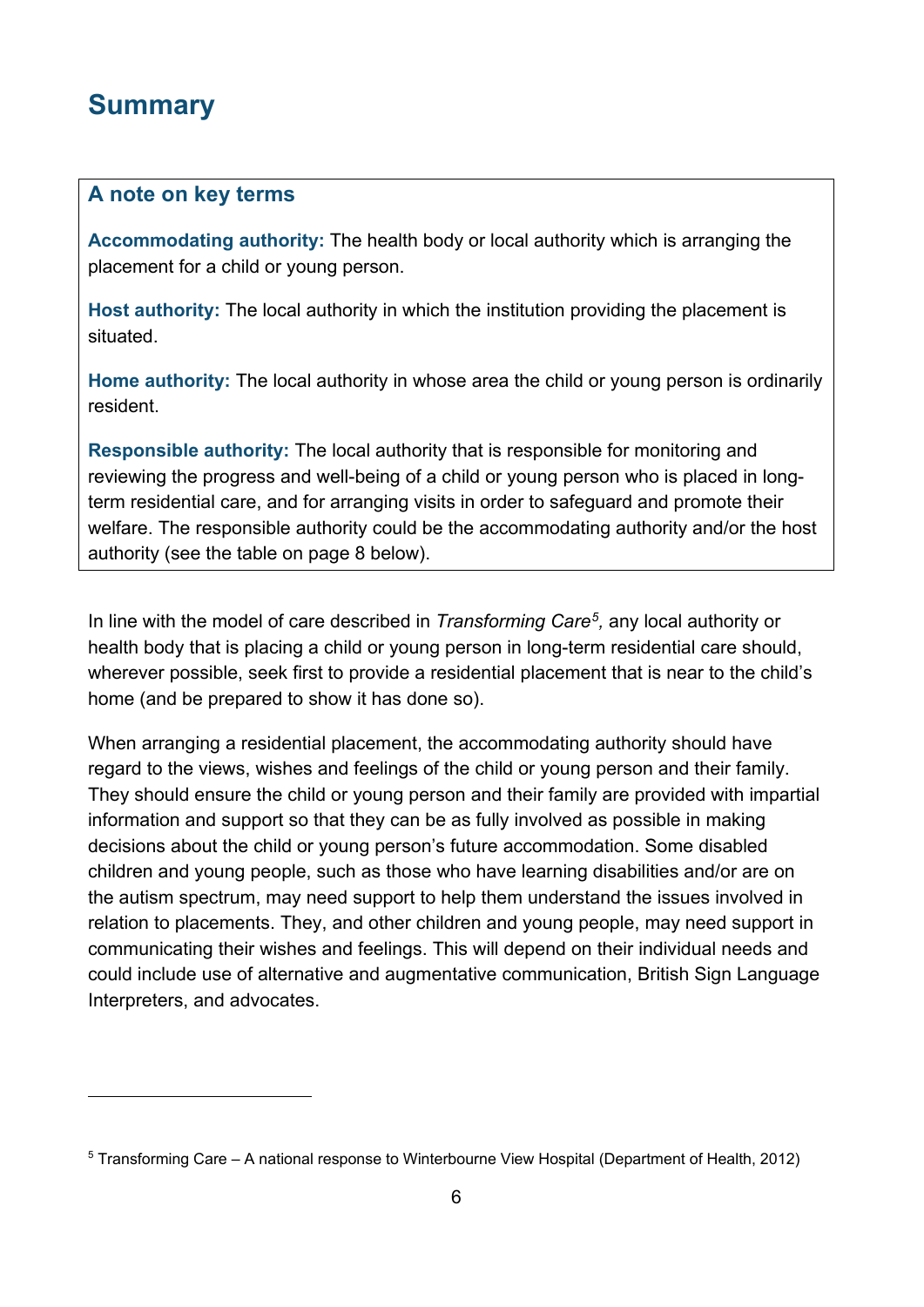When a child or young person is placed in long-term residential care the 'responsible local authority' must visit them to assess whether their welfare is adequately safeguarded and promoted.

The 'responsible local authority' will usually be the local authority in whose area the child or young person was ordinarily resident at the time the placement was made – the child or young person's home authority. If the placement is in the area of another local authority, the responsible local authority will depend on whether the placement is in an educational or a health setting.

The table below shows which local authority is the responsible authority for carrying out visits to safeguard and promote children and young people's welfare in different circumstances:

| Responsibility for visits to children and young people placed in long-term residential settings                                           |                                                                                                                            |                                                                                                                                                |  |
|-------------------------------------------------------------------------------------------------------------------------------------------|----------------------------------------------------------------------------------------------------------------------------|------------------------------------------------------------------------------------------------------------------------------------------------|--|
|                                                                                                                                           |                                                                                                                            |                                                                                                                                                |  |
|                                                                                                                                           | Placement is within the<br>local authority area where<br>child is ordinarily resident -<br>the <b>home</b> local authority | Placement is within the area of a<br>local authority area where the child<br>is not ordinarily resident $-$ the <b>host</b><br>local authority |  |
| Child or young person is<br>placed in a residential<br>setting<br>(Under section 85 of<br>Children Act 1989)                              | <b>Home</b> local authority is<br>the responsible authority                                                                | <b>Home</b> local authority is the<br>responsible authority                                                                                    |  |
| Child or young person is<br>placed in a residential<br>care home or<br>independent hospital<br>(Under Section 86 of<br>Children Act 1989) | <b>Home</b> local authority is<br>the responsible authority                                                                | <b>Host</b> local authority is the<br>responsible authority                                                                                    |  |

Where a placement is made under Section 85 of the Children Act 1989, the accommodating authority **must** notify the Director of Children's Services of the responsible local authority. They should do so without delay.

Where the placement is made under Section 86 of the Children Act 1989, the residential establishment **must** notify the Director of Children's Services in the local authority in whose area it is situated (the host authority).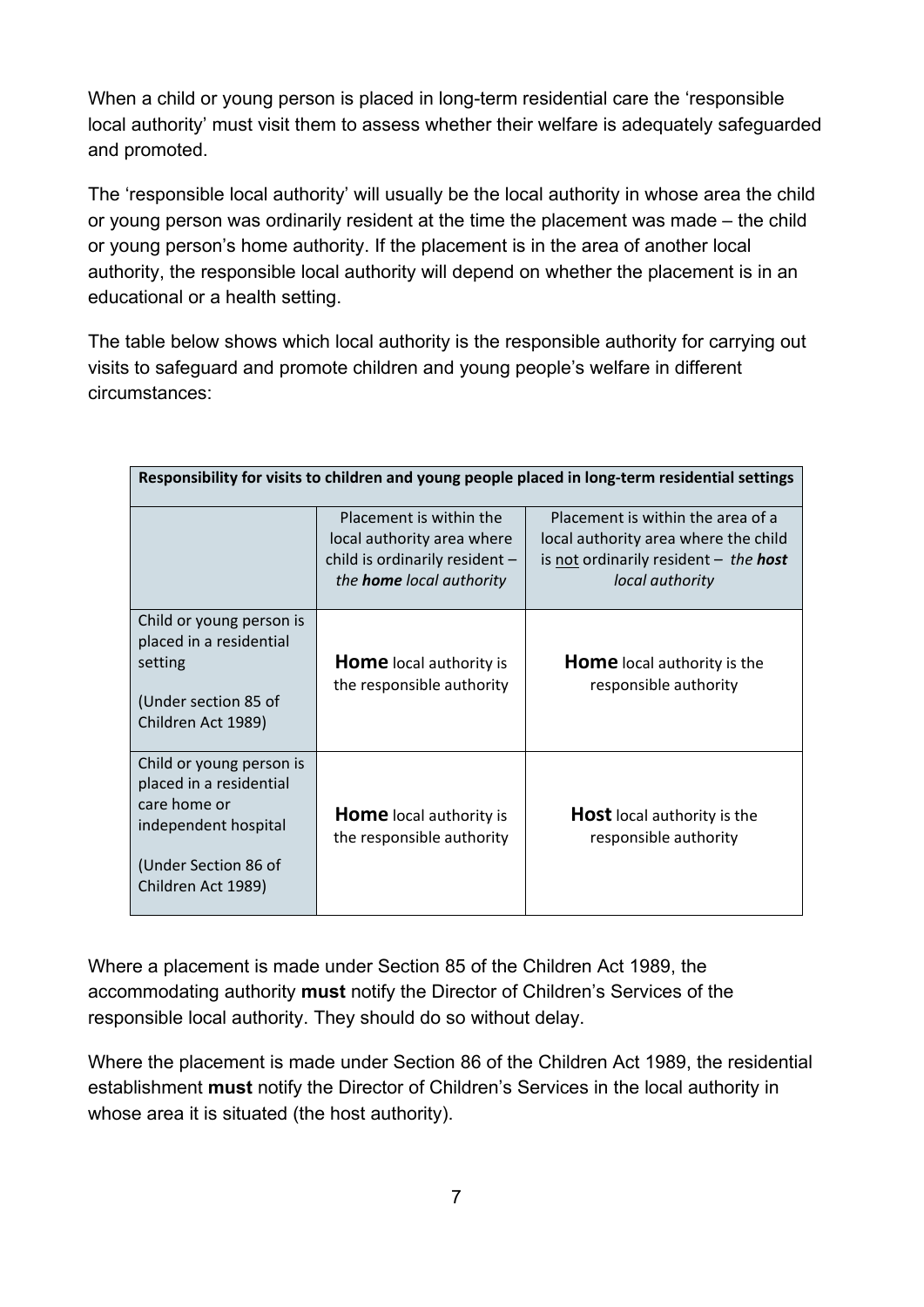In either case, where the placement is in the area in which the child is ordinarily resident, the local authority for that area (the home authority) will be the responsible authority. Where the host authority is the responsible authority according to the table above, it is good practice for the accommodating authority to ensure that the home local authority is also made aware of the placement. The responsible authority must nominate a suitably qualified person) as their representative (see 'The local authority representative' section later in this guidance) and that person must visit the child regularly and, as a minimum, in accordance with the following specified timescales $6$ :

- Where a child or young person's needs have been assessed for the purposes of section 17 of the Children Act 1989 in the preceding 12 months, the representative **must** visit within three months, and thereafter at intervals of not more than six months.
- Where a child or young person's needs have not been assessed for the purposes of section 17 of the Children Act 1989 in the preceding 12 months, the representative **must** visit within seven working days of the notification and thereafter at intervals of not more than six months.

Visits should assess whether the child or young person's welfare is adequately safeguarded; whether any services are required to promote and safeguard their welfare; the extent to which such services should be provided; and whether other steps should be taken by the responsible authority under the Children Act 1989. Linking visits to other reviews (for example, reviews of Education, Health and Care plans or Care and Treatment Reviews) where possible, can help to support a holistic approach to the needs of the child or young person.

A report **must** be written after each visit covering the child's progress and well-being. This must be shared with all parties specified in Regulation 5 of the Visits to Children in Long-Term Residential Care Regulations 2011, namely:

- the child or young person, unless it would not be appropriate to do so, having regard to their age and understanding;
- any parent of, and any person who is not a parent but who has parental responsibility for, the child or young person, unless to do so would place the child or young person at risk of significant harm;

<span id="page-7-0"></span><sup>6</sup> Section 86A of the Children Act 1989 and Regulation 3 of The Visits to Children in Long-Term Residential Care Regulations 2011: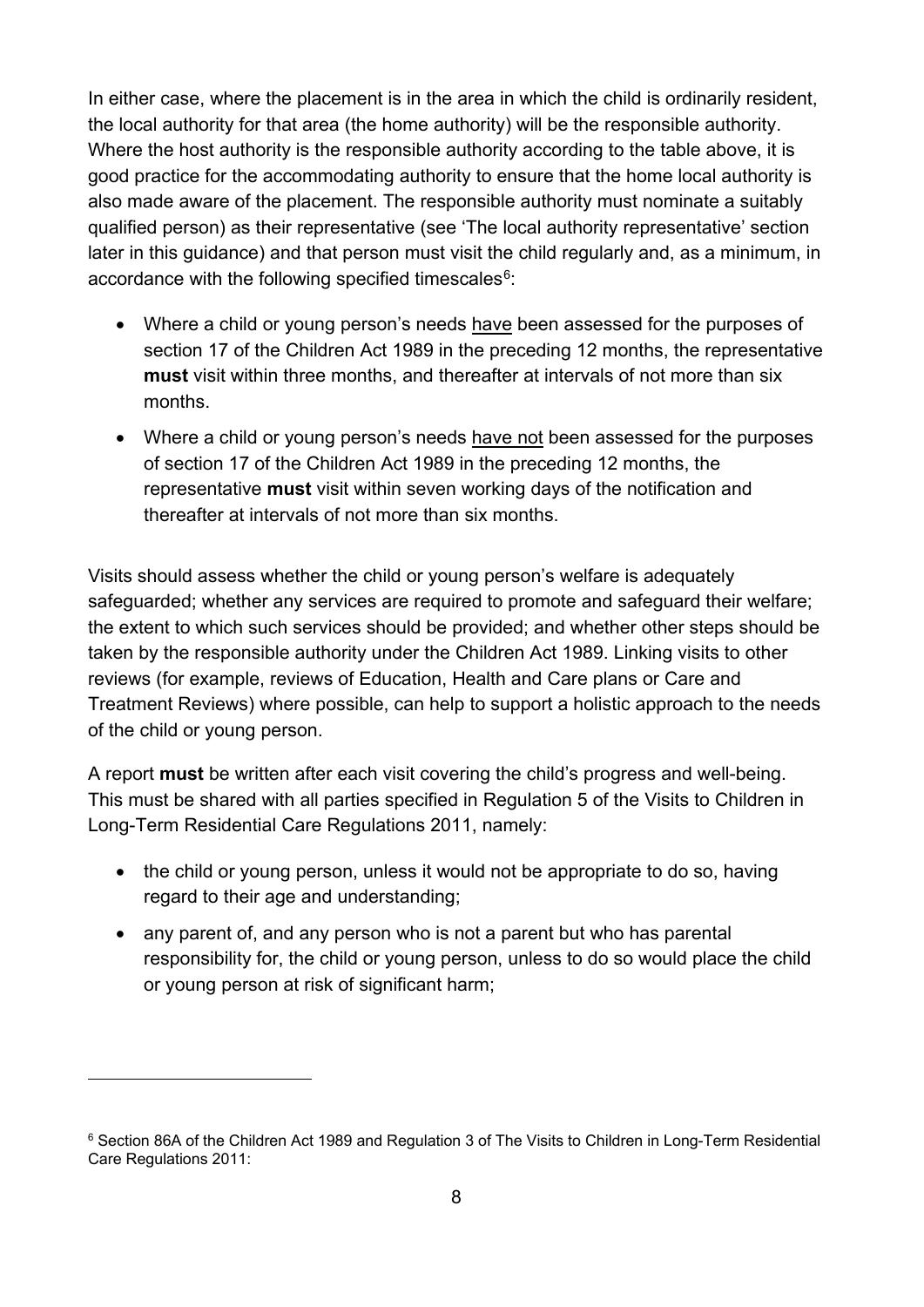- where different from the responsible local authority, the local authority in whose area the child or young person is accommodated; and
- any other person with responsibility for safeguarding and promoting the child or young person's welfare under the 1989 Act.

The responsible authority should take account of the model of care described in *Transforming Care* when considering what support to provide to ensure the continuing active involvement of parents/carers in their child's life.

Where a CCG makes arrangements for a child with continuing care needs to be placed in long-term residential care it will retain responsibility and pay for their continuing health care irrespective of whether the placement is in an institution in the area of another CCG[7](#page-8-0). This does not affect decisions about which local authority has responsibility for visits to safeguard and promote the child's welfare.

Local authorities and other local bodies, including health bodies, **must** cooperate in their planning to support vulnerable children and young people, in assessing their needs, and in commissioning and making appropriate provision. It is important that placements of children and young people in long-term residential care, whether in education or health settings, are discussed jointly by local authorities and health bodies. This will help to ensure that appropriate arrangements are made for safeguarding and promoting their welfare as well as for their wider support needs.

Any plans for safeguarding and promoting the child or young person's welfare should be developed in consultation with the child or young person and their family and take account of information already available about the child or young person. Such information may include a Care Plan; a health assessment or Health Care Plan Care and Treatment Review; Education, Health and Care Plan (EHC plan); statement of special educational needs (SEN); or Individual Development Plan (IDP)<sup>[8](#page-8-1)</sup>.

Plans for safeguarding and promoting the child or young person's welfare should focus on the well-being of the child, the outcomes it is hoped will be achieved and the interventions to be put in place to support achievement of these outcomes. The plan should be reviewed regularly.

<span id="page-8-1"></span><span id="page-8-0"></span><sup>7</sup> Who pays? Determining responsibility for payments to providers? NHS England (August 2013) <sup>8</sup> Statements of special educational needs and Individual Development Plans are being replaced by Education, Health and Care plans over a transitional period from 2014 to 2018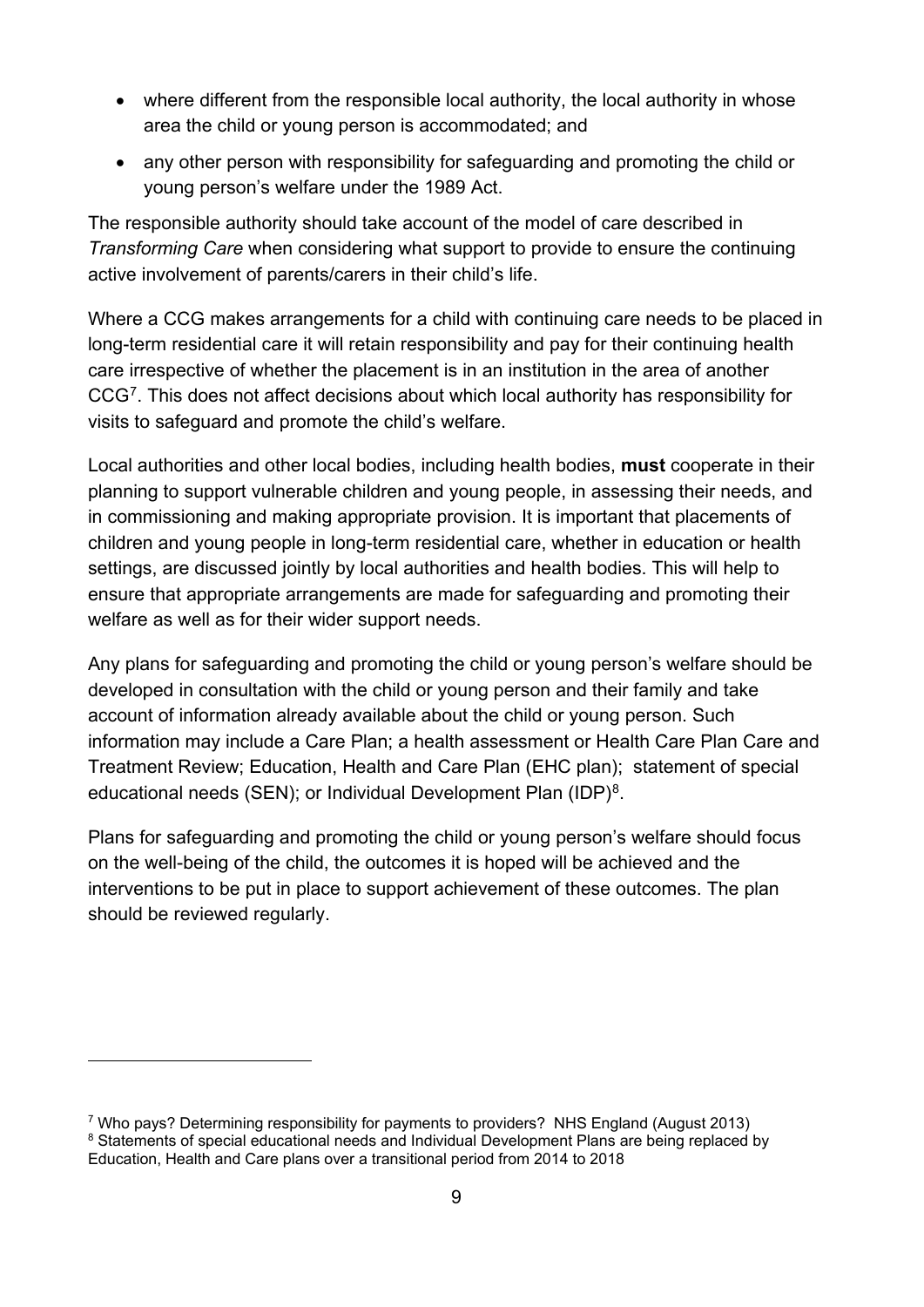# <span id="page-9-0"></span>**Children in long-term residential care**

#### <span id="page-9-1"></span>**Background**

 $\overline{a}$ 

Children and young people who spend long periods of time living away from home in residential settings are a vulnerable group. They can be vulnerable to abuse, to a range of poor outcomes and to dwindling contact with their families. Reports about safeguarding arrangements for children<sup>[9](#page-9-2)</sup> have highlighted the particular vulnerability of disabled children living away from home. Reports from the Children's Commissioner for England and national voluntary sector organisations also consider the data on, and experiences of, children and young people placed long-term in residential care away from home and the impact on them and their families**[10](#page-9-3)**.

In 2005, a DfES report<sup>[11](#page-9-4)</sup> estimated that about 12,000 disabled children and young people were living away from home in England, and of these about 1,500 were looked after by local authorities. Most of these 12,000 children and young people had learning and communication impairments which increased their vulnerability.

Children and young people are mostly placed in residential settings when they:

- have been assessed as having special educational needs (SEN) and specialist provision is required in a residential establishment (the Children and Families Act 2014, Part 3); or
- are provided with accommodation by the local authority (Children Act 1989, part 3); or
- are cared for in a residential health setting facilitated by a local health body**.**

<span id="page-9-2"></span><sup>9</sup> Commission for Social Care Inspection (2005) *Safeguarding children; the second joint chief inspectors report on arrangements to safeguard children*. Ofsted 2008, *Safeguarding children: the third joint chief inspector's report on arrangements to safeguard children*.

<span id="page-9-3"></span><sup>&</sup>lt;sup>10</sup> The views and experiences of children in residential special schools, Office of the Children's Commissioner for England (2014); Keeping in touch with home: How to help children and young people with learning disabilities and their families in touch when they are away from home, The Challenging Behaviour Foundation and Mencap (2016); Initial data on patients with a learning disability, autistic spectrum disorder and/or behaviour that challenges who were inpatients on 30 September 2015 (HSCIC) – http:/www.hscic.gov.uk/pub/19428/ld-census-initial-sep15-rep.pdf; Unprotected, overprotected: meeting the needs of young people with learning disabilities who experience, or are at risk of, sexual exploitation, Barnardo's (2015)

<span id="page-9-4"></span><sup>11</sup> Pinney, A., *Disabled Children in Residential Placements; a report for DfES*, November 2005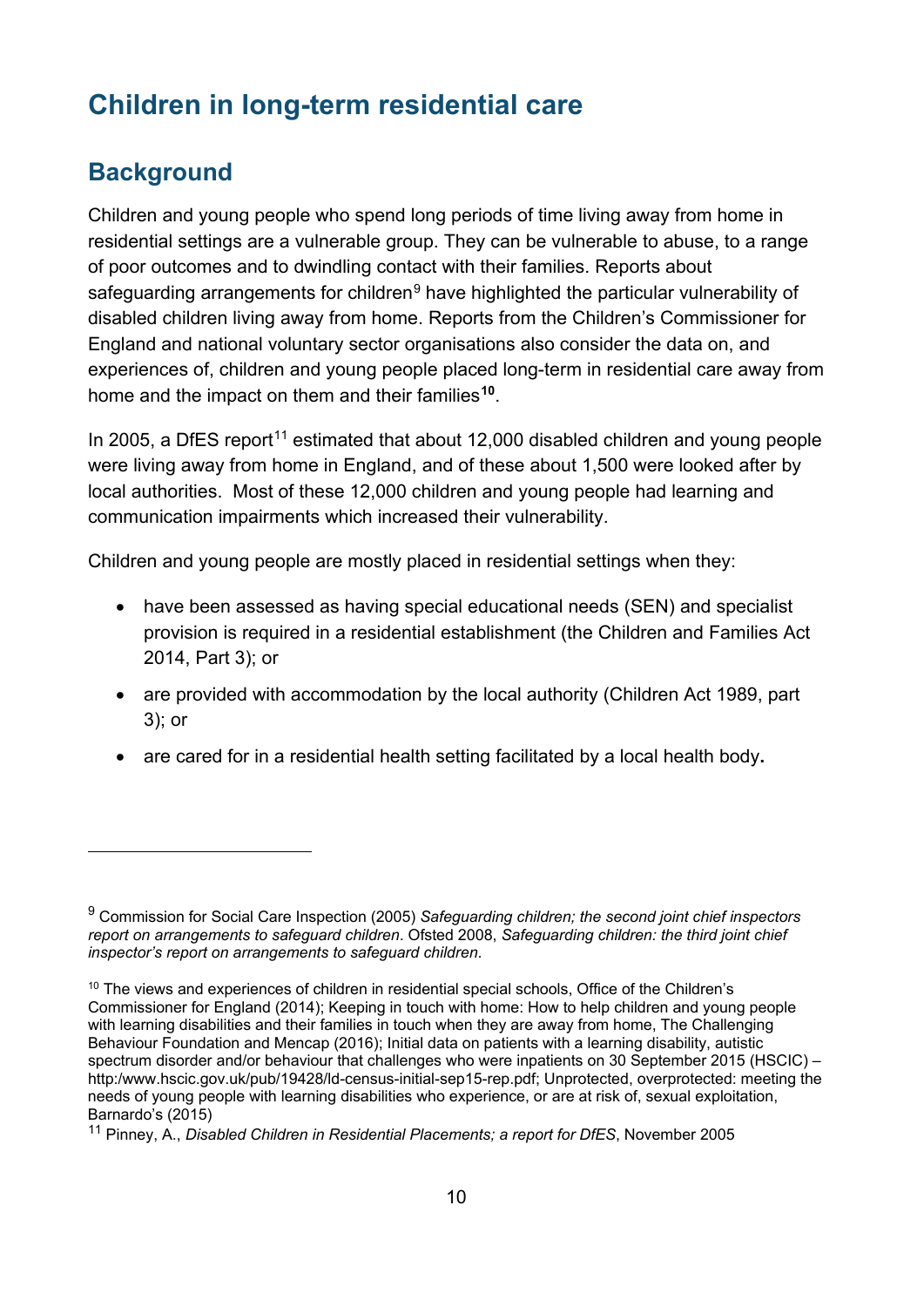When residential provision is arranged for a child or young person, for a period of three months or more, the appropriate responsible authority must be notified (see Summary section earlier in this Guidance). The responsible authority then has a duty to take steps to ensure that the child or young person's welfare is safeguarded.

#### <span id="page-10-0"></span>**Looked after status**

Where local authorities are involved in decisions about placing children or young people away from home, they should consider whether having looked after status under the Children Act 1989 should apply. Looked after status follows automatically from a child or young person being subject to a care order, or through the child or young person being accommodated by the local authority under certain provisions of the 1989 Act. It entails the development of a detailed Care Plan (including a Personal Education Plan and Health Plan); appointment of an Independent Reviewing Officer to ensure that the Care Plan for a child or young person fully reflects their current needs and that the actions set out in the plan are consistent with the local authority's legal responsibilities towards the child or young person; and an entitlement to further support when the child or young person leaves care.

A judgment should only be made following a thorough assessment of the needs and circumstances of the child or young person and family. The local authority must be clear and transparent about the implications of looked after status and explain the advantages, including eligibility for support on leaving care. It should understand parents' anxieties about their child being 'in care' and explain that when a child or young person is looked after by virtue of being accommodated under Section 20 of the 1989 Act, the local authority does not acquire parental responsibility. This remains with the parents, who should be fully involved in decisions about their child, including the development and review of care plans and placements, and be supported to visit their child throughout any placement.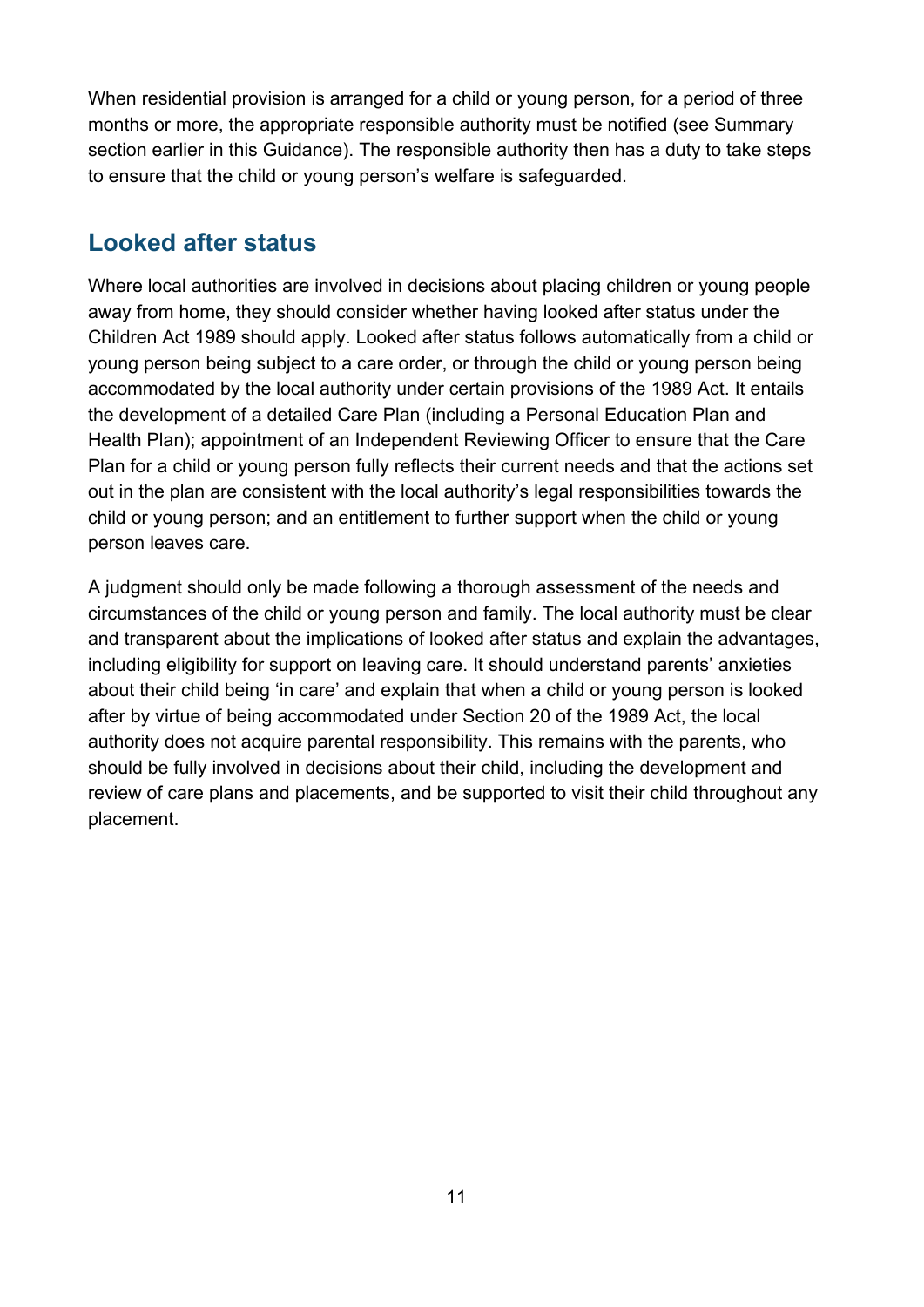# <span id="page-11-0"></span>**Action to be taken for a child placed long term in a residential establishment**

#### <span id="page-11-1"></span>**Notification of the placement**

It is important for local authorities and health bodies to work in partnership when planning and making long-term residential placements to ensure the child or young person's needs are considered 'in the round', the placement is appropriate for meeting those needs, and the most effective use is made of resources.

Discussions should normally take place between the accommodating authority, the responsible local authority, education, social care and health professionals, and the child or young person and family, **before** a child or young person is placed in a residential setting. This may not always be possible where placements are made in hospitals or Assessment and Treatment Units – for example, when a child or young person has been admitted quickly because of urgent health needs. In these circumstances, discussions with all relevant people and agencies should take place as soon as possible.

Formal notification of all placements should be made without delay so that the responsible authority can fulfil its duty to visit the child or young person to ensure their welfare is safeguarded and promoted. Where a placement has been pre-planned, the responsible authority should be notified before the child or young person takes up the placement. In other circumstances, the notification should be made **on the day** the child or young person is first provided with accommodation, or as soon as practicable thereafter. The responsible authority should also be notified promptly when a placement ends so that changes can be made to visiting arrangements

Where a responsible local authority makes a placement in residential provision outside its area for a child or young person with an EHC plan, it retains responsibility for maintaining and reviewing the plan. In these circumstances, it is helpful for the local authority in whose area the provision is located to be made aware of the placement, in case, for example, safeguarding or other issues arise.

Failure to notify the responsible authority may constitute an offence and could, in the case of S86 placements, lead to a fine<sup>12</sup>.

<span id="page-11-2"></span><sup>&</sup>lt;sup>12</sup> Section 86 (4) of the Children Act 1989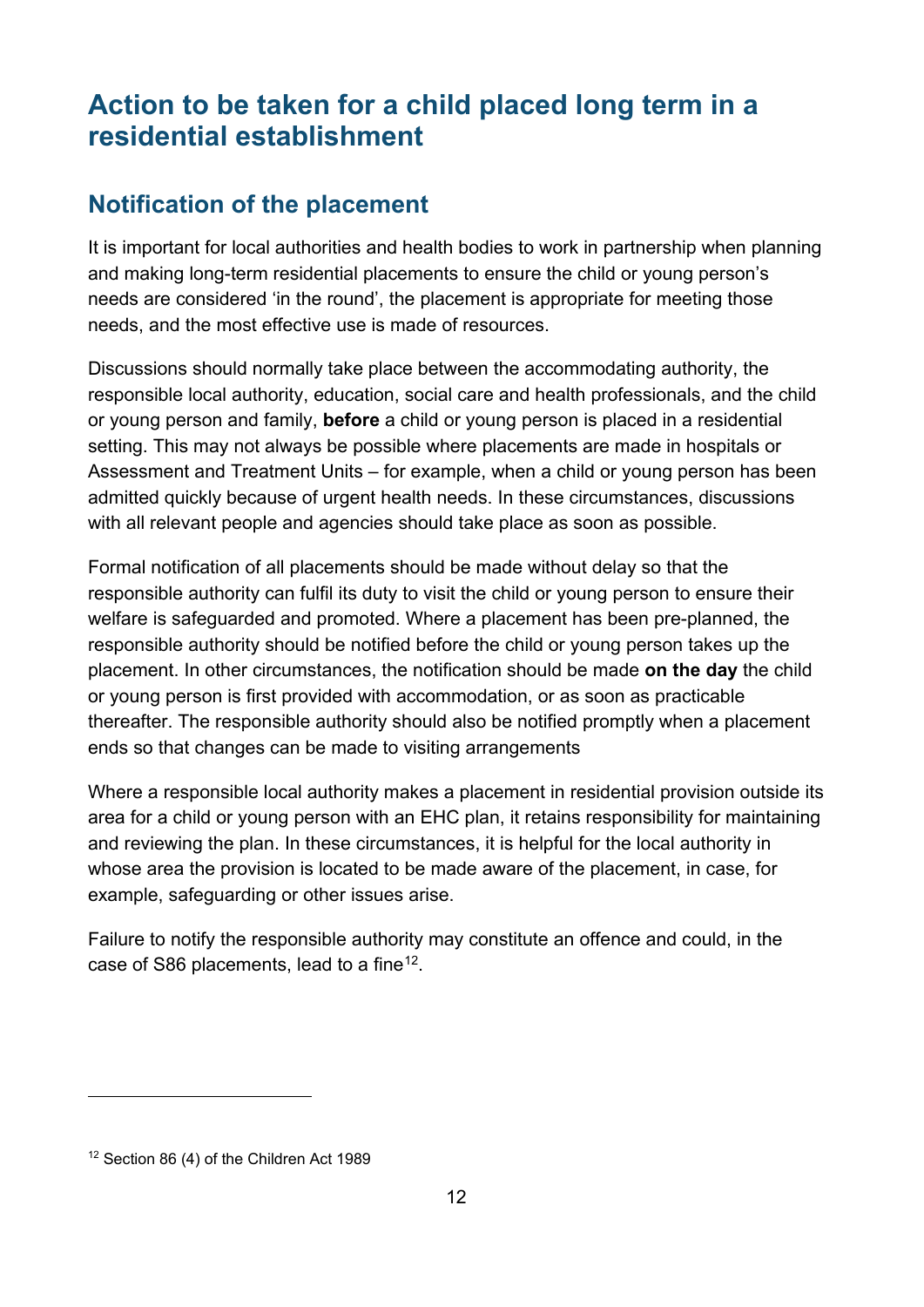#### <span id="page-12-0"></span>**Placements in residential establishments**

When a child or young person is placed in an educational establishment, the accommodating authority **must** ensure that the Director of Children's Services[13](#page-12-2) of the local authority where the child or young person is ordinarily resident (the 'home' authority) is notified of the placement. Where it is not the accommodating authority, it is important for the relevant CCG also to be made aware of the placement so that it is prepared for any subsequent financial responsibilities for a health care element of the placement.

If the child or young person and their family were not resident in the area of any authority within England or Wales before the placement (for example, if they have come from abroad), then the accommodating authority **must** notify the local authority where the placement is situated, which then becomes the responsible authority for reviewing and supporting the progress and well-being of the child or young person.

Those with parental responsibility for children and young people with learning disabilities and/or autism in 52-week residential schools should be offered the option of ensuring their child's name is on the CCG 'at risk of admission' register (Care and Treatment Review Policy 2015<sup>14</sup>) to assist with strategic planning and commissioning.

#### <span id="page-12-1"></span>**Residential placements in care homes and independent hospitals**

When children and young people are provided with accommodation in care homes or independent hospitals (including hospices), the management of the establishment must notify the Director of Children's Services of the local authority where it is located, of this placement. That authority then becomes the responsible authority for this child or young person, irrespective of where the child or young person and their family are ordinarily resident.

Once notified of the placement, the authority should inform the Director of Children's Services of the child's home local authority (where they are ordinarily resident). This will ensure the child's home local authority is both aware of the placement and prepared for any subsequent financial responsibilities it may incur for any education element of the placement.

<span id="page-12-2"></span><sup>&</sup>lt;sup>13</sup> In Wales, the Lead Director of Children and Young People's Services

<span id="page-12-3"></span><sup>14</sup> <https://www.england.nhs.uk/wp-content/uploads/2015/10/ctr-policy-guid.pdf>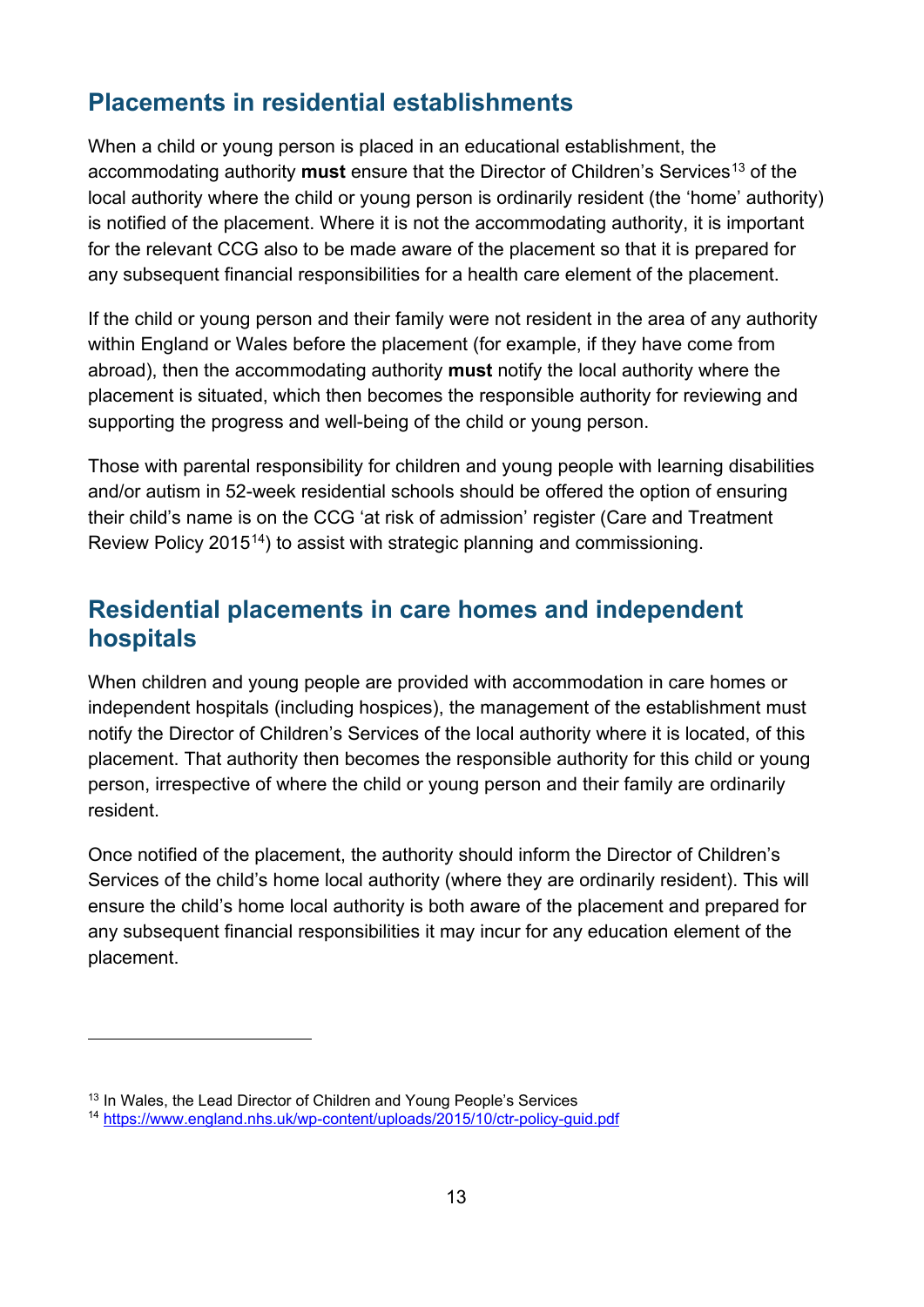#### <span id="page-13-0"></span>**Frequency of visits**

Once notified, the responsible authority must make arrangements to visit the child in accordance with the Visits to Children in Long-Term Residential Care Regulations 2011.

If the child or young person has not had their needs assessed for the purposes of Section 17 of the Children Act 1989 in the preceding 12 months, the responsible authority **must** ensure that an appropriate representative visits the child within seven working days of receiving notification of the placement.

If the child or young person has had their needs assessed for the purposes of Section 17 of the Children Act 1989 within the last 12 months, and the responsible authority has full access to all the relevant assessments and data, it **must** ensure that an appropriate representative visits the child within three months of receiving notification of the placement.

Thereafter, the representative **must** visit at least every six months.

In addition, the responsible local authority **must** make arrangements to visit whenever reasonably requested to do so by the child or young person and if it believes that a visit is required in order to safeguard and promote the child's or young person's welfare. This might apply if the local authority has any concerns about the child's or young person's welfare or progress as a result of views expressed by the child or young person, their family or carers, their advocate or by the establishment caring for the child or young person.

Children and young people in long-term residential placements who have communication needs may require the support of an advocacy service which is skilled in methods of nonverbal communication. Children detained under the Mental Health Act 1983 have the right to an independent advocate. The responsible local authority should ensure that all children and young people in long-term residential placements have accessible means of requesting a visit. It would also be helpful, in maintaining continuity of support, if reports of the local authority visitor indicated whether advocacy support was requested and provided.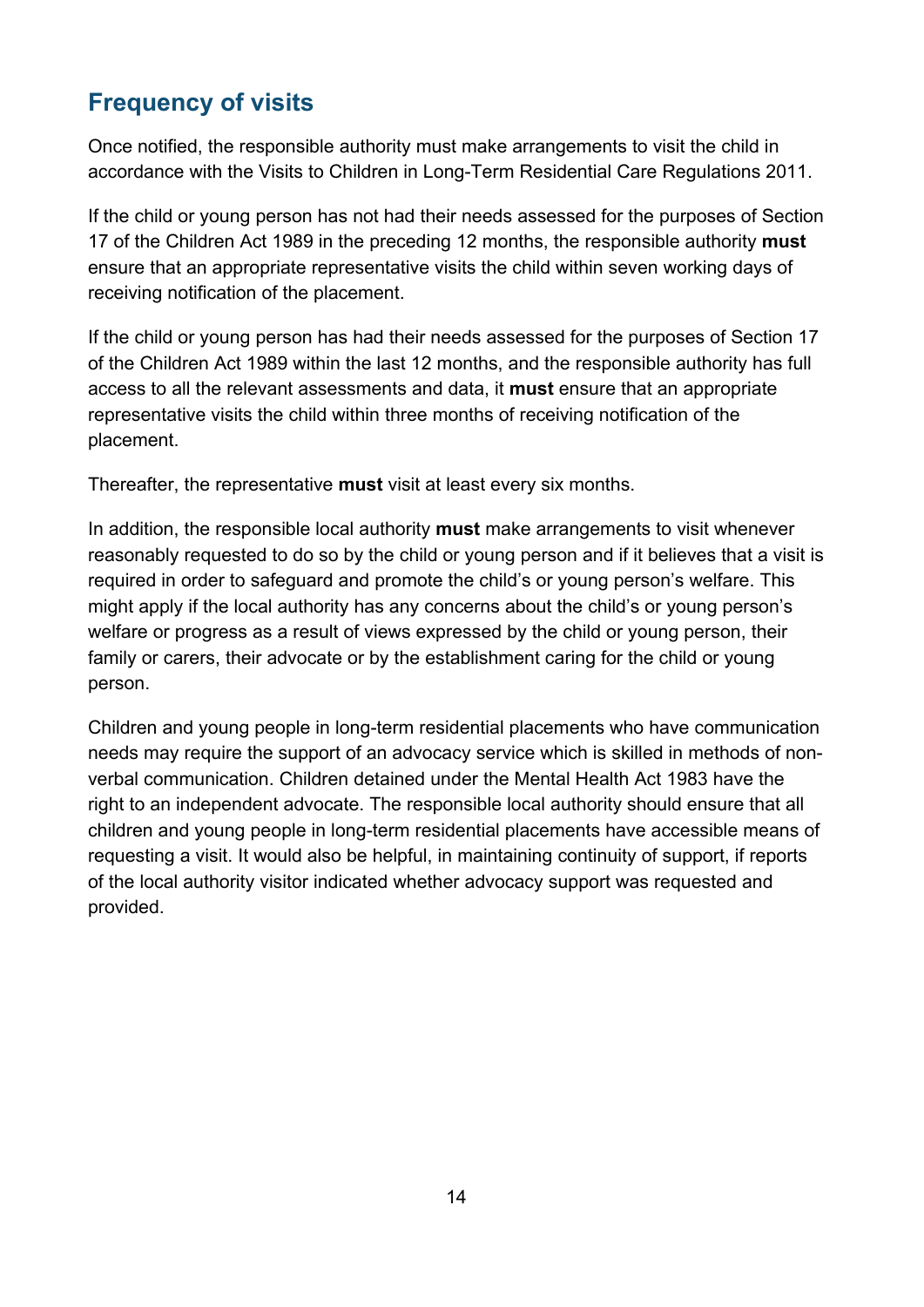#### <span id="page-14-0"></span>**The local authority representative**

The responsible local authority **must** satisfy itself that its representative has the skills and experience to fulfill the statutory requirements. These skills will include:

- an ability to communicate with the child or young person and their parents this may include competence in or access to different forms of non-verbal communication;
- an understanding of any specific impairments and behaviours the child or young person has (including behaviours that challenge) and their impact on the child or young person and on family life;
- an understanding of child development and the impact of separation on a child or young person's attachments;
- the ability to identify any safeguarding concerns; and
- an understanding of how to promote contact between the child or young person and their family.

It is important that, wherever possible, the same person visits the child or young person on successive visits, in order to build and maintain a relationship with the child or young person and their family and develop an understanding of the behaviour and communication preferences of the child or young person. In most cases, a qualified social worker with whom the child or young person has developed a trusting relationship should be undertaking the visits. But this may not always be possible. In such circumstances, the local authority will need to judge, in light of its knowledge of the child or young person, whether it may be better for them to be visited by another professional known to them.

Whenever possible, the views of the child or young person should be ascertained about who they would prefer to carry out the visits.

#### <span id="page-14-1"></span>**Visits by the local authority representative**

It is important for the child or young person to have the opportunity to express their views, wishes and feelings about their accommodation. On each visit, the local authority representative **must** speak to the child or young person in private, unless the child or young person refuses or it is inappropriate due to the child's or young person's age or levels of understanding. If the child or young person does not want a private meeting, the representative should ensure they know the reasons for this.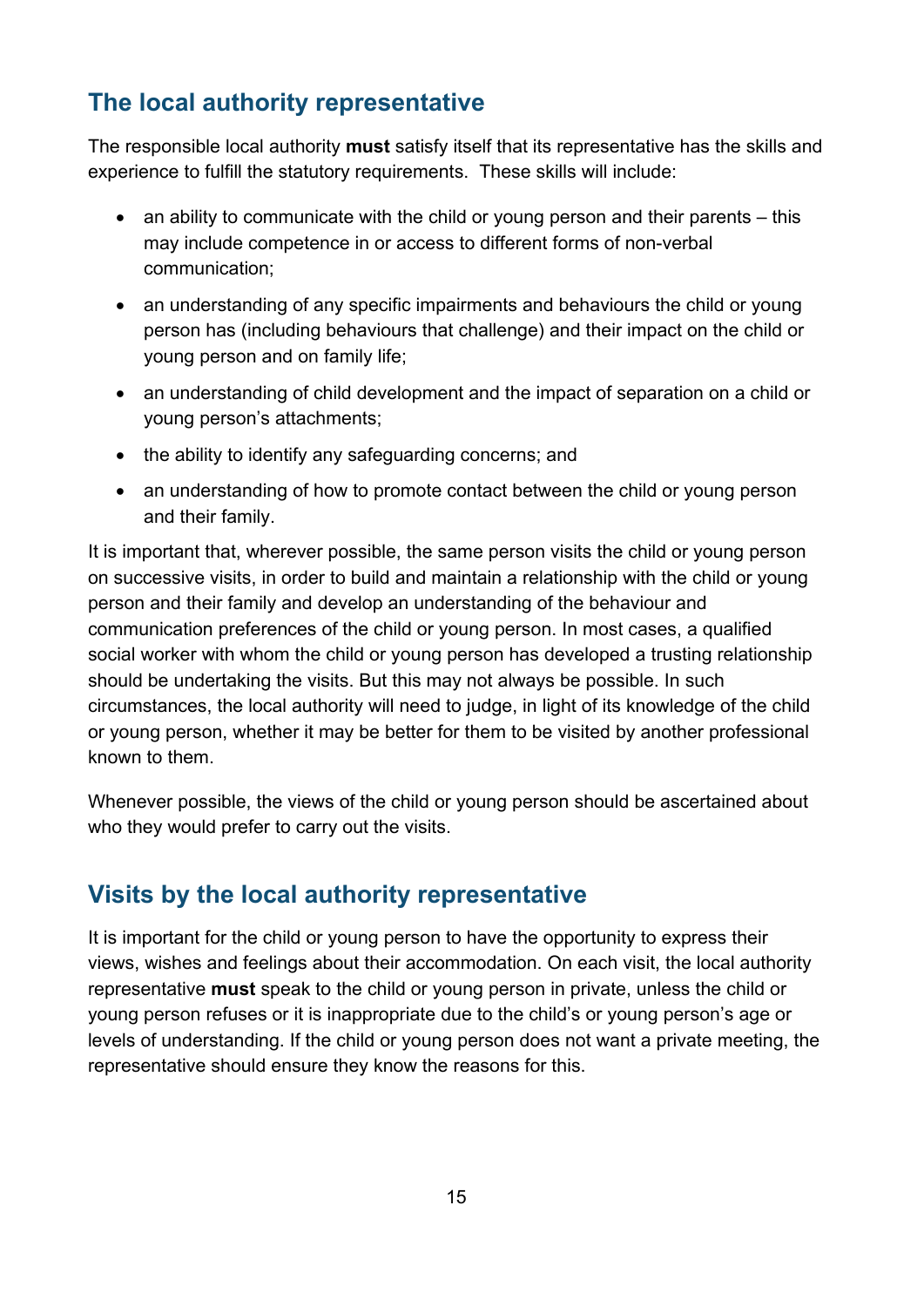Where children and young people have significantly impaired communication, the representative should speak directly to those working most closely with the child or young person – for example, their key worker – so they can ascertain their views. Children's Communication Passports will also help the representative in doing this. Communication Passports are a practical and person-centred way of supporting children, young people and adults who cannot easily speak for themselves and pull together complex information in an easy-to-follow format<sup>15</sup>.

Before each visit, the representative should consult the parents/carers to establish their views about their child's progress and well-being. There may be good reasons to conduct the visit jointly with the parents/carers.

On each visit the representative **must** assess whether the child or young person's welfare is being adequately safeguarded and promoted<sup>16</sup>, and should consider how any plans for this are being implemented and whether the intended outcomes for the child or young person are being achieved. The representative **must** also assess whether there are further steps the responsible authority should take to safeguard and promote the welfare of the child or young person or their contact with their family.

The local authority representative has the power to enter a care home or independent hospital to ensure they can meet their responsibilities and safeguard the well-being of the child. If asked, they should produce an authenticated document proving their identity and make clear that they have this authority.

Research<sup>[17](#page-15-2)</sup> suggests that placements away from home are often made to secure specialist provision for children and young people with complex disabilities or mental health issues (including behavioural difficulties), or to establish geographical distance to break patterns of risky or offending behaviour.

Safeguarding issues could involve a range of issues relating to, for example, abuse, child sexual exploitation, bullying, mental health, and behaviour that challenges. The local authority representative will need to be alert to these issues and consider carefully how well, where appropriate, the placement addresses them.

To reflect the particular vulnerabilities of children and young people in 52-week residential settings, there are additional requirements for boarding schools, residential special schools and residential special schools registered as children's homes. These

<span id="page-15-0"></span><sup>&</sup>lt;sup>15</sup> http://www.communicationpassports.org.uk/Home/<br><sup>16</sup> See Working Together to Safeguard Children and s86A(3) of the Children Act 1989

<span id="page-15-2"></span><span id="page-15-1"></span><sup>&</sup>lt;sup>17</sup> Childhood Wellbeing Research Centre on behalf of the Department for Education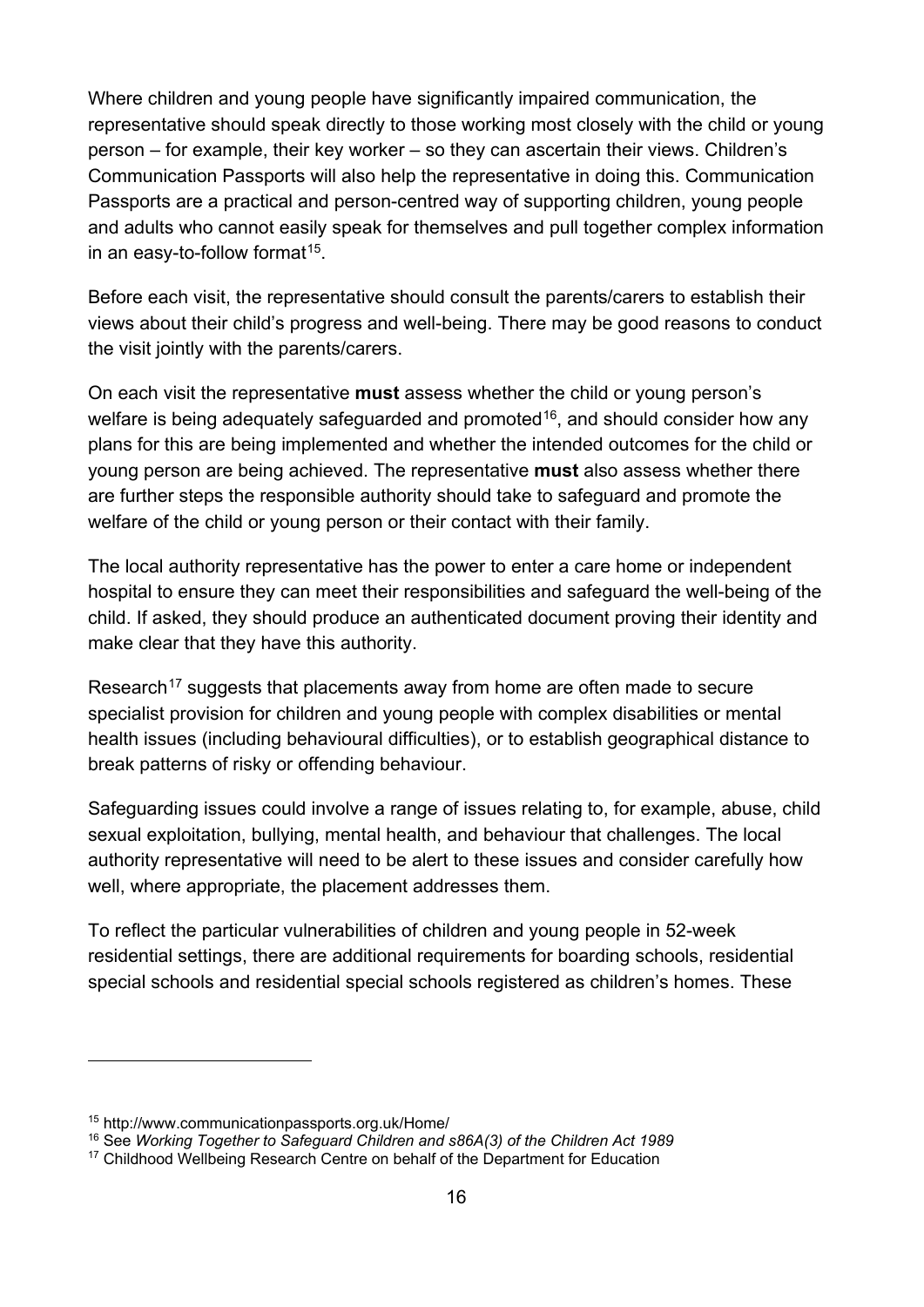settings must comply with the relevant regulations<sup>[18](#page-16-0)</sup> and standards for their sector which are designed to support arrangements to safeguard and promote the welfare of children and young people in residential settings and typically have requirements in relation to:

• child protection;

 $\overline{a}$ 

- health and well-being;
- promoting positive behaviour and relationships;
- staff recruitment and checks on their suitability;
- staff deployment and supervision of children;
- securing children and young people's views;
- arrangements for recording and responding to complaints; and
- placement, planning and review.

Promoting positive behaviour and relationships includes measures to combat bullying and cyberbullying, disciplinary sanctions, restraint and reasonable force. The National Institute for Clinical Excellence (NICE) has published a guideline offering evidence-based advice on prevention and interventions for children, young people and adults with a learning disability and behaviour that challenges.<sup>[19](#page-16-1)</sup>

Residential settings should be particularly alert to safeguarding and promoting the welfare of children and young people in their care and work with local authorities placing children with them. The representative visiting a child or young person will be able to draw on information available in the residential setting including policies on a range of safeguarding issues.

In residential settings also registered as children's homes, local authority visitors should be aware that the children's home is visited each month by an independent visitor. This person will, where possible, speak to children, parents and staff to establish whether the children are effectively safeguarded and that the conduct of the home promotes children's well-being. Children who attend a school on-site together but have different looked after statuses, may need to be helped to understand why a looked-after child may meet with their social worker and the independent visitor, and a non-looked-after child may meet with the local authority visitor.

<span id="page-16-0"></span><sup>&</sup>lt;sup>18</sup> The National Minimum Standards for Boarding Schools; The National Minimum Standards for Residential Special Schools; the National Minimum Standards for FE Colleges which accommodate under 18s; the Guide to the Children's Homes Regulations and Standards; and The Children's Homes Regulations (England) 2015.

<span id="page-16-1"></span><sup>&</sup>lt;sup>19</sup> Challenging behaviour and learning disabilities: prevention and interventions for people with learning disabilities whose behaviour challenges, NICE (2015) https://www.nice.org.uk/guidance/ng11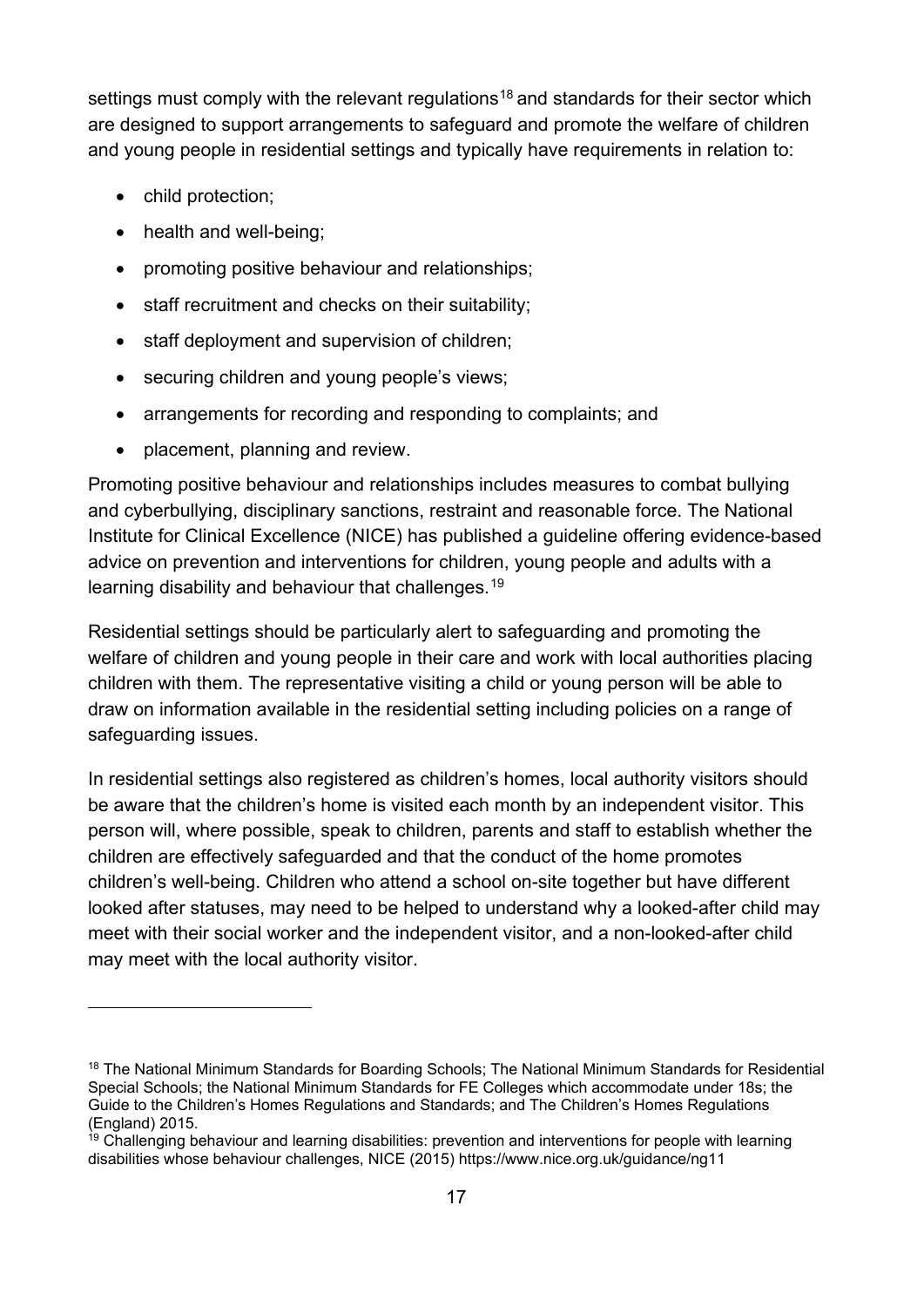#### <span id="page-17-0"></span>**Support for children in long-term residential placements**

The vast majority of children who are likely to require residential placements for consecutive periods of more than three months should have had a holistic, multi-agency assessment or review of their needs – such as an Education, Health and Care (EHC) needs assessment (for those who have special educational needs) or a Care and Treatment Review. There may be exceptions to this where, for example, children or young people are admitted to learning disability hospitals or Assessment and Treatment Units quickly because of urgent mental health needs. If a child or young person is admitted to hospital before they have had a Care and Treatment Review, such a review must be undertaken as a matter of urgency.

Local authority staff responsible for services for children in need, under the Children Act 1989, should be involved in making decisions about residential placements which are being considered by education and/or health colleagues.

The Children Act 2004 introduced a number of measures to improve co-operation between local agencies to encourage integrated planning, commissioning and delivery of children's services, including a requirement for local authorities and relevant health partners to co-operate with a view to improving the well-being of children.

The Children and Families Act 2014 built on these measures by requiring local authorities and health commissioning bodies to make joint commissioning arrangements for education, health and social care provision for children and young people with special educational needs and disabilities. Local authorities are also required to integrate education, health care and social care provision where they think it would promote the wellbeing of such children and young people.

Children and young people placed in long-term residential settings may well have a statement of special educational needs, Individual Development Plan (IDP)<sup>[20](#page-17-1)</sup> or EHC plan. If they are also a looked after child they will have a Care Plan, which will include a Personal Education Plan and a Health Plan. These plans are most likely to contain information and specify provision that will support arrangements to safeguard and promote the welfare of the child or young person.

<span id="page-17-1"></span><sup>&</sup>lt;sup>20</sup> Currently children and young people with Special Educational Needs (SEN) may already have a Statement or Individual Development Plan defining those needs and how they will be supported. The Children and Families Act 2014 introduced Education, Health and Care Plans in England in 2014 to replace statements and IDPs by April 2018.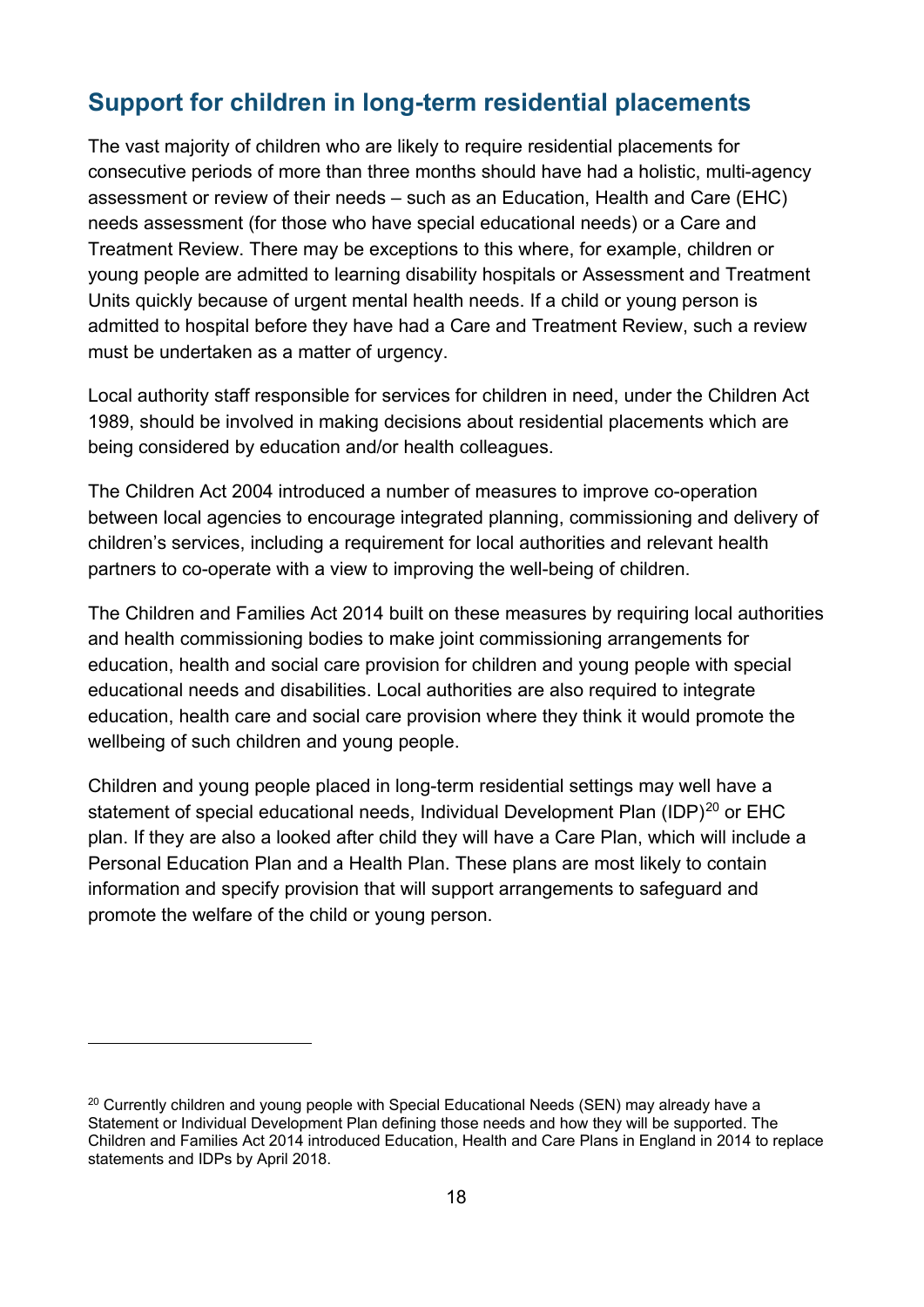Plans for supporting and promoting the welfare of a child or young person placed in a health, education or other residential establishment should reflect:

- the desired outcomes of the placement;
- the health, education and care needs of the child or young person;
- any communication needs;
- any behavioural needs;
- provision to be made to support the child or young person's needs:
- arrangements for monitoring and reviewing progress and well-being of the child or young person;
- arrangements for contributing to statutory reviews for the child or young person;
- the visiting arrangements with the local authority representative; and
- the contact and visiting arrangements with parents, family members and other significant individuals in the child's or young person's life.

They should include provision for recording welfare and contact information and ensuring key issues are addressed and should be reviewed regularly during the placement.

Plans can draw on information from other reviews undertaken for different purposes and, where possible and practicable, such reviews should be carried out in parallel with or linked to reviews of plans to safeguard and promote a child or young person's welfare.

Where a child or young person has a statement of special educational needs or an EHC plan, the local authority that maintains it has a duty to review it at least annually. Reviews consider the effectiveness of the special educational provision and any health or social care provision specified in the plan in helping the child or young person to make good progress towards the outcomes specified in the plan and whether the outcomes and supporting targets remain appropriate.

From Year 9 onwards reviews must include a focus on preparing for adulthood, including employment, independent living and participation in society. Transition planning must be reflected in the child or young person's statement or EHC plan and should include planning for young people moving from children's to adult social care and health services. Plans should be person centred, taking full account of the young person's views, aspirations and desired outcomes. Transition plans can also be drawn up for young people with special educational needs who do not have statements or EHC plans.

Further guidance on EHC needs assessments, EHC plans and transition planning can be found in the *SEN and Disability Code of Practice: 0-25 years (January 2015).*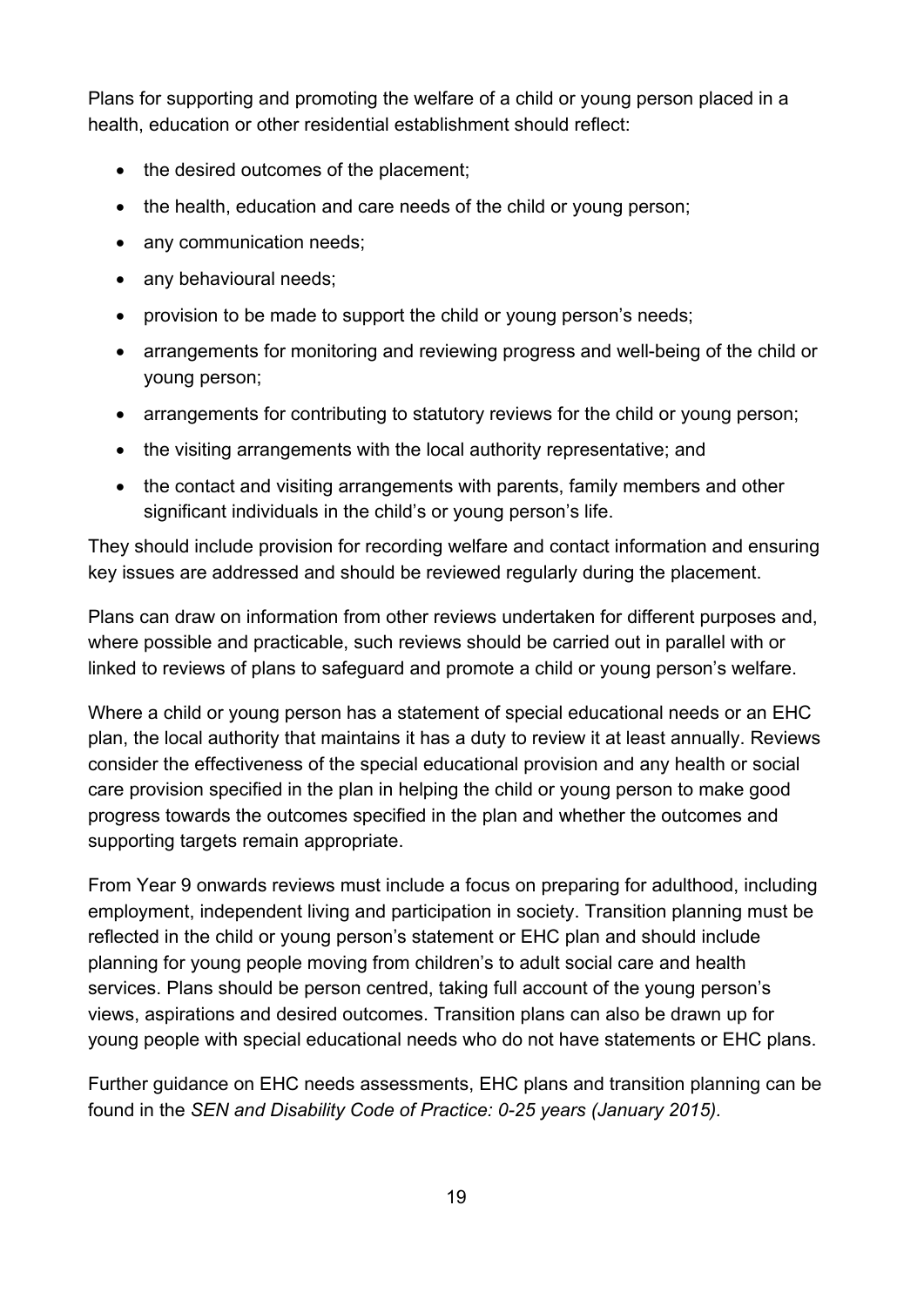Guidance on care planning, placement and review can be found in The Children Act 1989 guidance and regulations, Volume 2: Care planning, placement and case review (June 2015) and Volume 3: Planning for Transition to Adulthood. Some of the guidance relates to looked-after children but is also relevant to improving practice for the children who are the subject of this guidance and who are also living away from home.

#### <span id="page-19-0"></span>**Contact with the child or young person's family**

It is in the interests of children and young people in all but a minority of cases to remain in contact with their families while they are apart. Research from The Challenging Behaviour Foundation and Mencap<sup>[21](#page-19-1)</sup> highlights how important visits are to families whose children are placed away from home and some of the challenges and barriers families face in securing those visits in practice.

Local authorities **must** make provision for services they consider should be available to safeguard and promote the welfare of accommodated children and young people. These will include services provided with a view to promoting contact between families and children living apart as a result of placements made under Sections 85 or 86 of the Children Act 1989<sup>22</sup>. The types of service local authorities provide or arrange may include, in particular:

- advice, guidance and counselling;
- services necessary to enable the child or young person to visit, or be visited by, members of their family, including assistance with the costs of travel; and,
- assistance to enable the child or young person and members of their family to have a holiday together.

Children and young people living away from home in residential establishments will benefit from contact with brothers and sisters and members of the wider family as well as with parents. Responsible local authorities will wish to ascertain from a child or young person and their family which significant relationships should be promoted.

Often families will require support to maintain contact with their child. They may feel sadness, distress, guilt or other emotions which could lead to a degree of withdrawal from the child. Local authorities will wish to make parents aware of organisations that can help them to come to terms with circumstances and help them in maintaining contact. In

<span id="page-19-1"></span><sup>&</sup>lt;sup>21</sup> Keeping in touch with home: How to help children and young people with learning disabilities and their families keep in touch when they are living away from home, The Challenging Behaviour Foundation and Mencap (2016)

<span id="page-19-2"></span><sup>&</sup>lt;sup>22</sup> Under paragraph 8A of Schedule 2 of the Children Act 1989.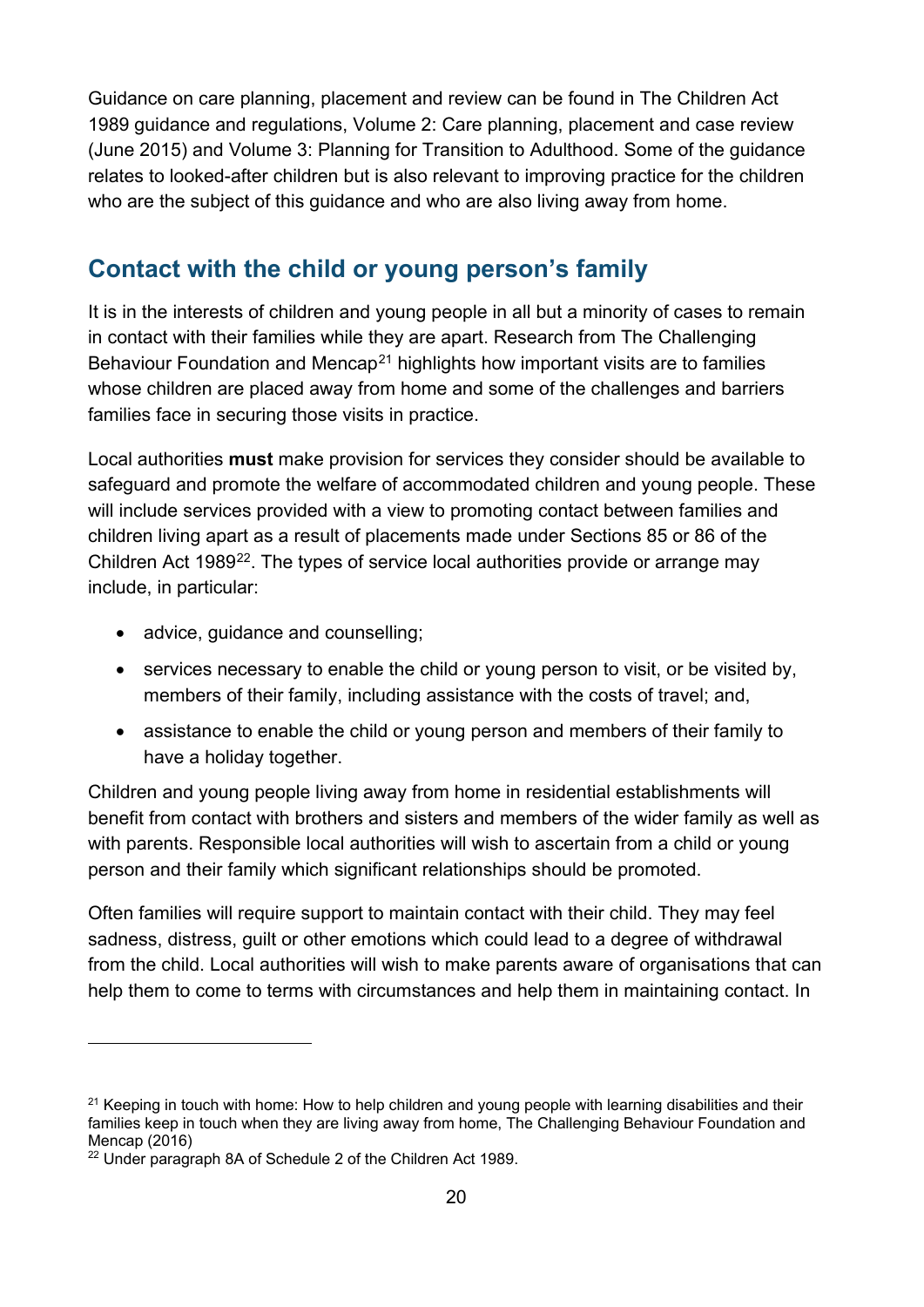addition to the local Special Educational Needs and Disability Information, Advice and Support Service and Parent Carer Forum, this may include disability organisations with a particular specialist expertise or interest.

#### <span id="page-20-0"></span>**Reports of visits**

Under Regulation 5 of the Visits to Children in Long-Term Residential Care Regulations 2011, the representative of the responsible authority must provide a report of each visit. Reports must include the representative's assessment of:

- the child or young person's wishes and feelings about the accommodation provided by the residential placement, so far as the visitor has been able to ascertain them;
- whether the child or young person's welfare is adequately safeguarded and promoted by placement in the accommodation;
- the success of the placement, including any comments made by the child or young person or those caring for the child or young person (it would be helpful to include progress towards identified outcomes);
- whether further visits, in addition to those specified in the Regulations, are required in order to safeguard and promote the child's or young person's welfare;
- any services which the visitor considers should be made available to promote contact between the child or young person and their family; and
- any other steps that should be taken by the responsible authority to safeguard and promote the child's or young person's welfare (these could, for example, include access to particular facilities or community activity).

The representative's reports of visits should highlight any matters of concern or difficulties so that action can be discussed with their supervisor and then, as necessary, with other agencies. It is important for action to address matters of concern or difficulties to be agreed within appropriate timescales. It should be clear who is responsible for taking action. Where there are serious concerns about the child's or young person's welfare and there is dwindling contact with their family, the reasons for this should be explored and the question of the appropriate legal status of the child or young person should be re-considered.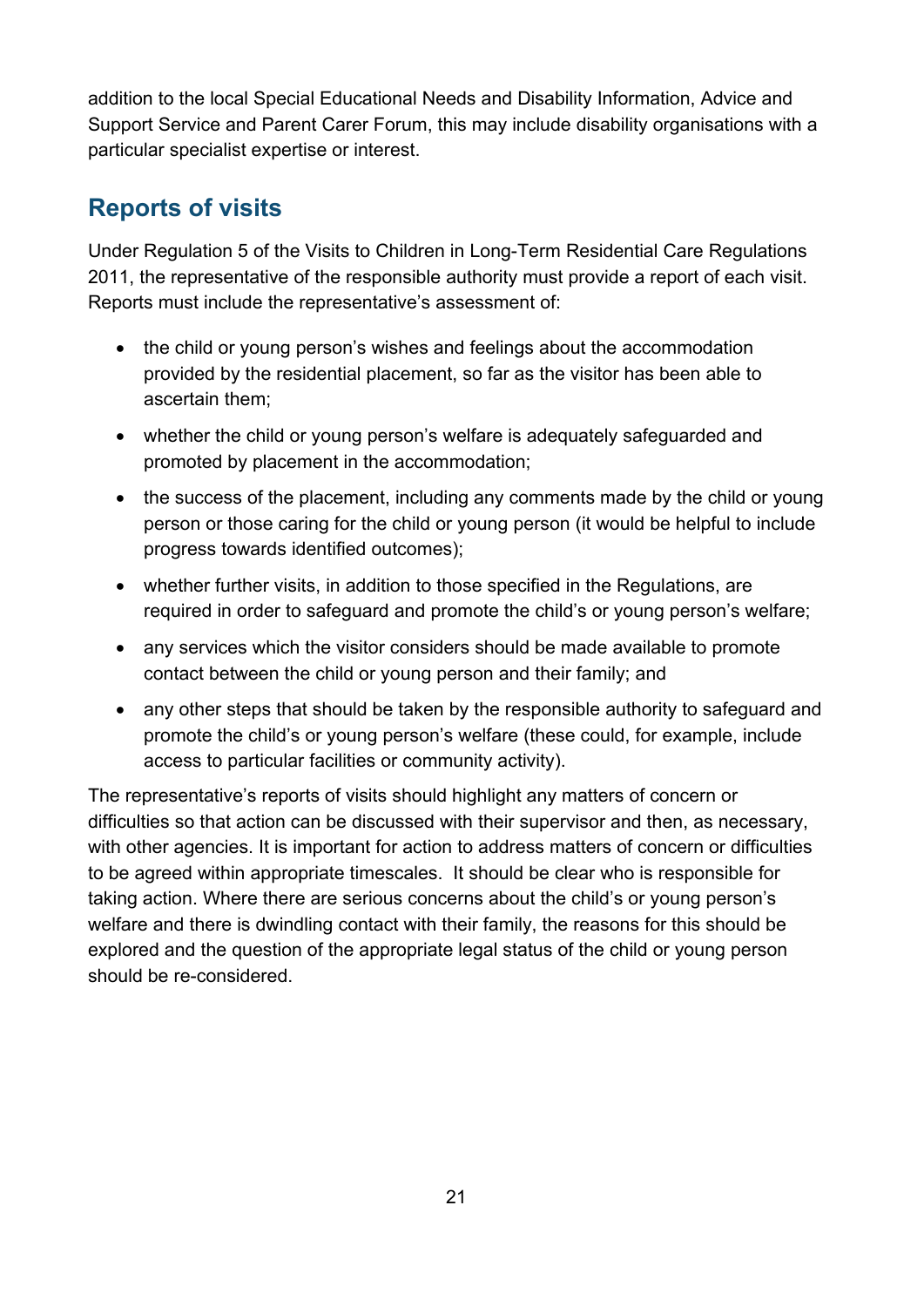The responsible authority must send a copy of the report to:

- the child or young person, unless this is not appropriate, given their age and understanding;
- the child or young person's parents and/or any person with parental responsibility, unless to do so would place the child or young person at risk of significant harm;
- the local authority where the child or young person is placed, if this is different from the responsible authority; and
- any other person with responsibility for the child's or young person's welfare this could include extended family who keep in touch and possibly a previous foster carer.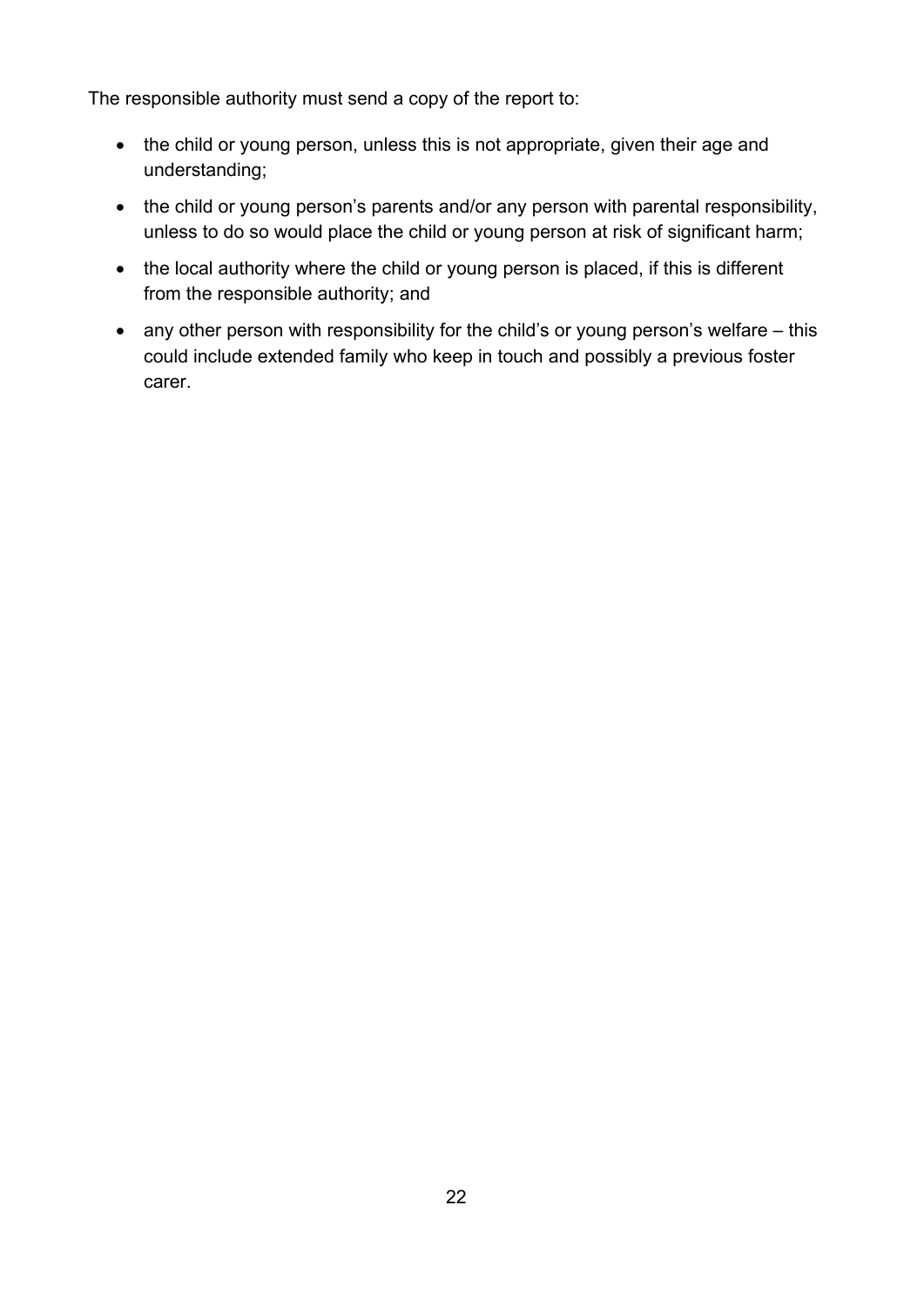# <span id="page-22-0"></span>**Further information**

#### <span id="page-22-1"></span>**Links to relevant legislation**

- Visits to Children in Long-Term Residential Care Regulations 2011 [www.legislation.gov.uk/uksi/2011/1010/contents/made](http://www.legislation.gov.uk/uksi/2011/1010/contents/made)
- Children and Young Persons Act 2008 [www.legislation.gov.uk/ukpga/2008/23/contents](http://www.legislation.gov.uk/ukpga/2008/23/contents)
- Children Act 2004 [www.legislation.gov.uk/ukpga/2004/31/contents](http://www.legislation.gov.uk/ukpga/2004/31/contents)
- Children Act 1989 [www.legislation.gov.uk/ukpga/1989/41/contents](http://www.legislation.gov.uk/ukpga/1989/41/contents)
- Children and Families Act 2014 <http://www.legislation.gov.uk/ukpga/2014/6/contents>
- United Nations Convention on the Rights of the Child <http://tinyurl.com/UNCRCtext>
- Mental Capacity Act Code of Practice: Protecting the Vulnerable 2007 <http://tinyurl.com/MCA-CodeOfPractice2007>

#### <span id="page-22-2"></span>**National Minimum Standards and Quality Standards**

- Mental Capacity Act Code of Practice: Protecting the Vulnerable 2007 <http://tinyurl.com/MCA-CodeOfPractice2007>
- The National Minimum Standards for Boarding Schools [https://www.gov.uk/government/uploads/system/uploads/attachment\\_data/file/416](https://www.gov.uk/government/uploads/system/uploads/attachment_data/file/416186/20150319_nms_bs_standards.pdf) [186/20150319\\_nms\\_bs\\_standards.pdf](https://www.gov.uk/government/uploads/system/uploads/attachment_data/file/416186/20150319_nms_bs_standards.pdf)
- The National Minimum Standards for Residential Special Schools [https://www.gov.uk/government/uploads/system/uploads/attachment\\_data/file/416](https://www.gov.uk/government/uploads/system/uploads/attachment_data/file/416188/20150319_nms_rss_standards.pdf) [188/20150319\\_nms\\_rss\\_standards.pdf](https://www.gov.uk/government/uploads/system/uploads/attachment_data/file/416188/20150319_nms_rss_standards.pdf)
- The National Minimum Standards for FE Colleges which accommodate under 18s [http://webarchive.nationalarchives.gov.uk/20130107105354/http://www.dh.gov.uk/](http://webarchive.nationalarchives.gov.uk/20130107105354/http:/www.dh.gov.uk/prod_consum_dh/groups/dh_digitalassets/@dh/@en/documents/digitalasset/dh_4069190.pdf) [prod\\_consum\\_dh/groups/dh\\_digitalassets/@dh/@en/documents/digitalasset/dh\\_4](http://webarchive.nationalarchives.gov.uk/20130107105354/http:/www.dh.gov.uk/prod_consum_dh/groups/dh_digitalassets/@dh/@en/documents/digitalasset/dh_4069190.pdf) [069190.pdf](http://webarchive.nationalarchives.gov.uk/20130107105354/http:/www.dh.gov.uk/prod_consum_dh/groups/dh_digitalassets/@dh/@en/documents/digitalasset/dh_4069190.pdf)
- The Guide to the Children's Homes Regulations and standards [https://www.gov.uk/government/uploads/system/uploads/attachment\\_data/file/463](https://www.gov.uk/government/uploads/system/uploads/attachment_data/file/463220/Guide_to_Childrens_Home_Standards_inc_quality_standards_Version__1.17_FINAL.pdf) 220/Guide to Childrens Home Standards inc quality standards Version 1.17 [\\_FINAL.pdf](https://www.gov.uk/government/uploads/system/uploads/attachment_data/file/463220/Guide_to_Childrens_Home_Standards_inc_quality_standards_Version__1.17_FINAL.pdf)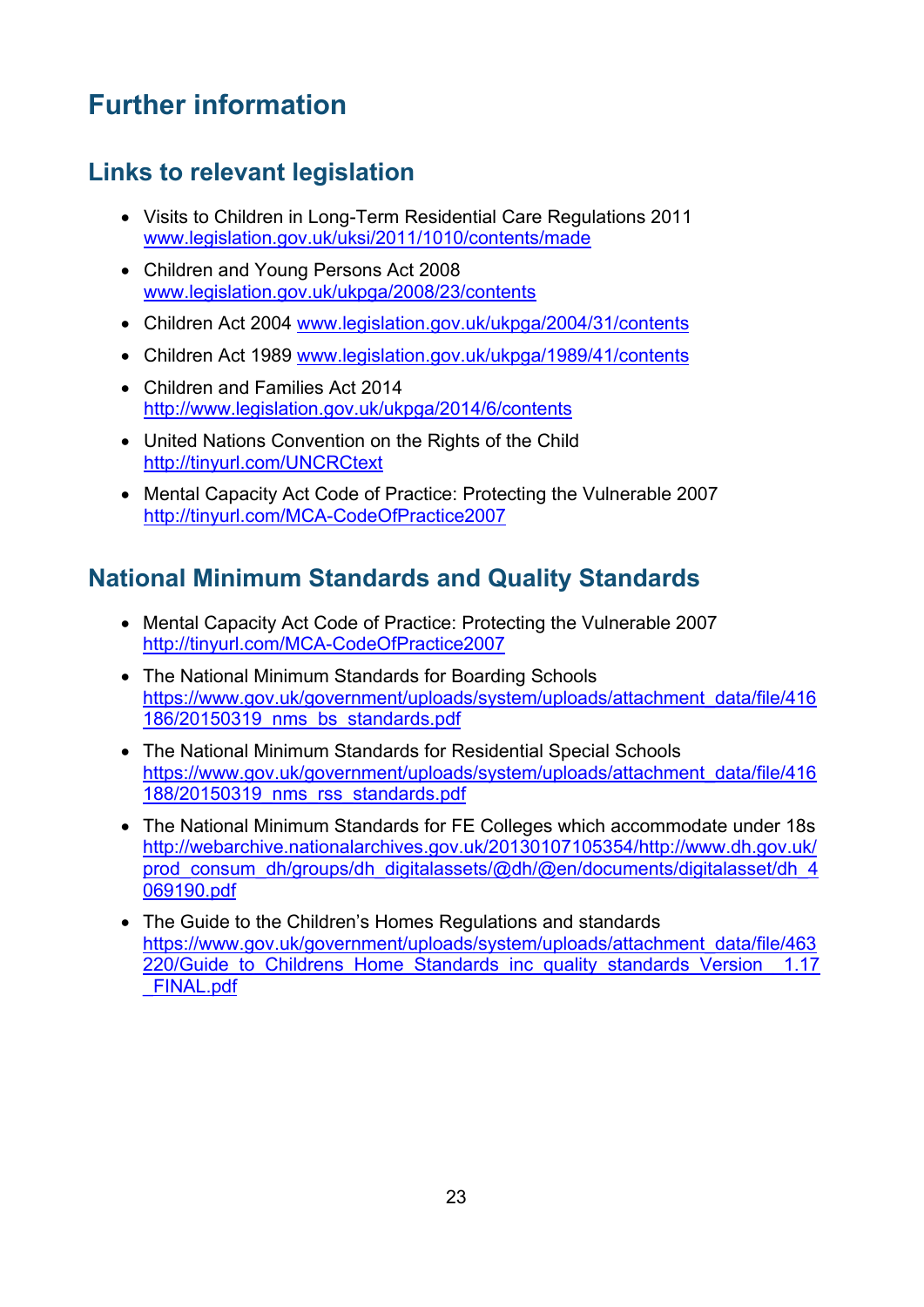#### <span id="page-23-0"></span>**Other relevant departmental advice and guidance**

- The Children Act 1989 Regulations and Guidance Volume 2: Care planning, placement and case review and Volume 3: Planning for transition to adulthood for care leavers (2015)
- Supporting pupils at school with medical conditions [www.gov.uk/government/publications/supporting-pupils-at-school-with-medical](http://www.gov.uk/government/publications/supporting-pupils-at-school-with-medical-conditions--3)[conditions--3](http://www.gov.uk/government/publications/supporting-pupils-at-school-with-medical-conditions--3)
- Working Together to Safeguard Children 2015 [www.gov.uk/government/publications/working-together-to-safeguard-children](http://www.gov.uk/government/publications/working-together-to-safeguard-children)
- 0-25 Special Educational Needs and Disability Code of Practice 0-25 [www.gov.uk/government/publications/send-code-of-practice-0-to-25](http://www.gov.uk/government/publications/send-code-of-practice-0-to-25)
- NHS England Building the Right Support NHS England 2015 [https://www.england.nhs.uk/wp-content/uploads/2015/10/ld-nat-imp-plan](https://www.england.nhs.uk/wp-content/uploads/2015/10/ld-nat-imp-plan-oct15.pdf)[oct15.pdf](https://www.england.nhs.uk/wp-content/uploads/2015/10/ld-nat-imp-plan-oct15.pdf)
- NHS England Care and Treatment Review Policy Guidance 2015 <https://www.england.nhs.uk/wp-content/uploads/2015/10/ctr-policy-guid.pdf>

#### <span id="page-23-1"></span>**Useful web links**

- Council for Disabled Children <http://www.councilfordisabledchildren.org.uk/who-we-are>
- Contact a Family: www.cafamily.org.uk/parentcarerparticipation
- National Network of Parent Carer Forums: [www.nnpcf.org.uk](http://www.nnpcf.org.uk/)
- Children's Education Advisory Service (CEAS) [www.gov.uk/childrens-education-advisory-service](http://www.gov.uk/childrens-education-advisory-service)